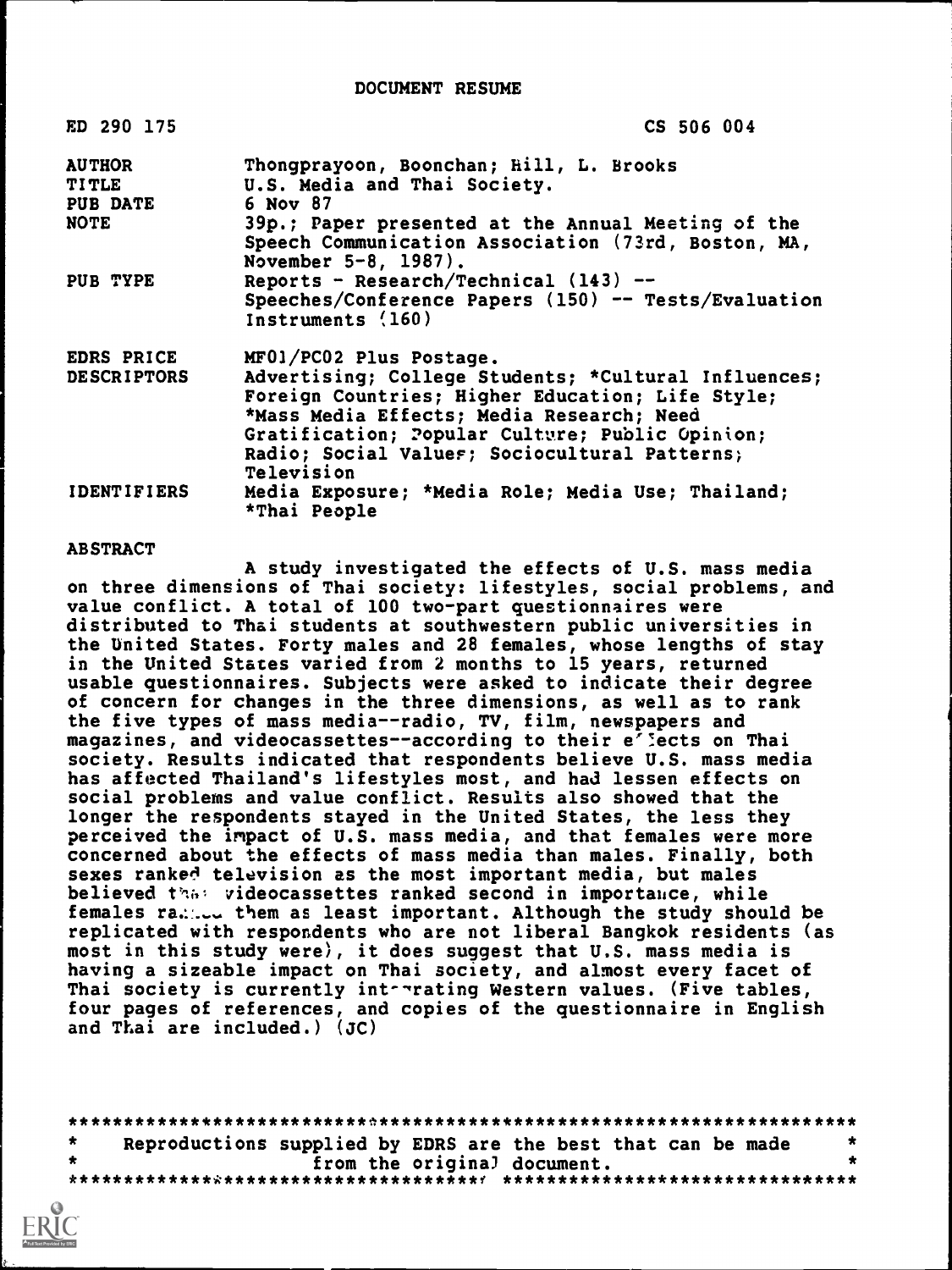U.S. mass media and Thai society

 $60004$ 

## By

"PERMISSION TO REPRODUCE THIS MATERIAL HAS BEEN GRANTED BY Boonchan Thongprayoon

and

L. Brooks Hill\*

Boc., han Thougrayoon

TO THE EDUCATIONAL RESOURCES INFORMATION CENTER (ERIC)."

U S. DEPARTMENT OF EDUCATION Office of Educationai Research and Improvement EDUCATIONAL RESOURCES INFORMATION CENTER (ERIC)

Points of view or opinions stated in this docu-<br>ment: do: not: necessarily: represent: official<br>OERI position or policy

Running head: MEDIA AND THAI SOCIETY

\*Boonchan Thongprayoon (M.S., Northern State College, So. Dakota, 1981) is a doctoral student and L. Brooks Hill (Ph.D., University of Illinois, 1968) is a professor in the Department of Communication, University of Oklahoma. Paper presented at the annual convention of the Speech Communication Association, Bostch, Massachusetts, November 6, 1987.



C This document has bee" reproduced as received I rom the person or organization originating it

C Minor changes have been made to improve reproduction quality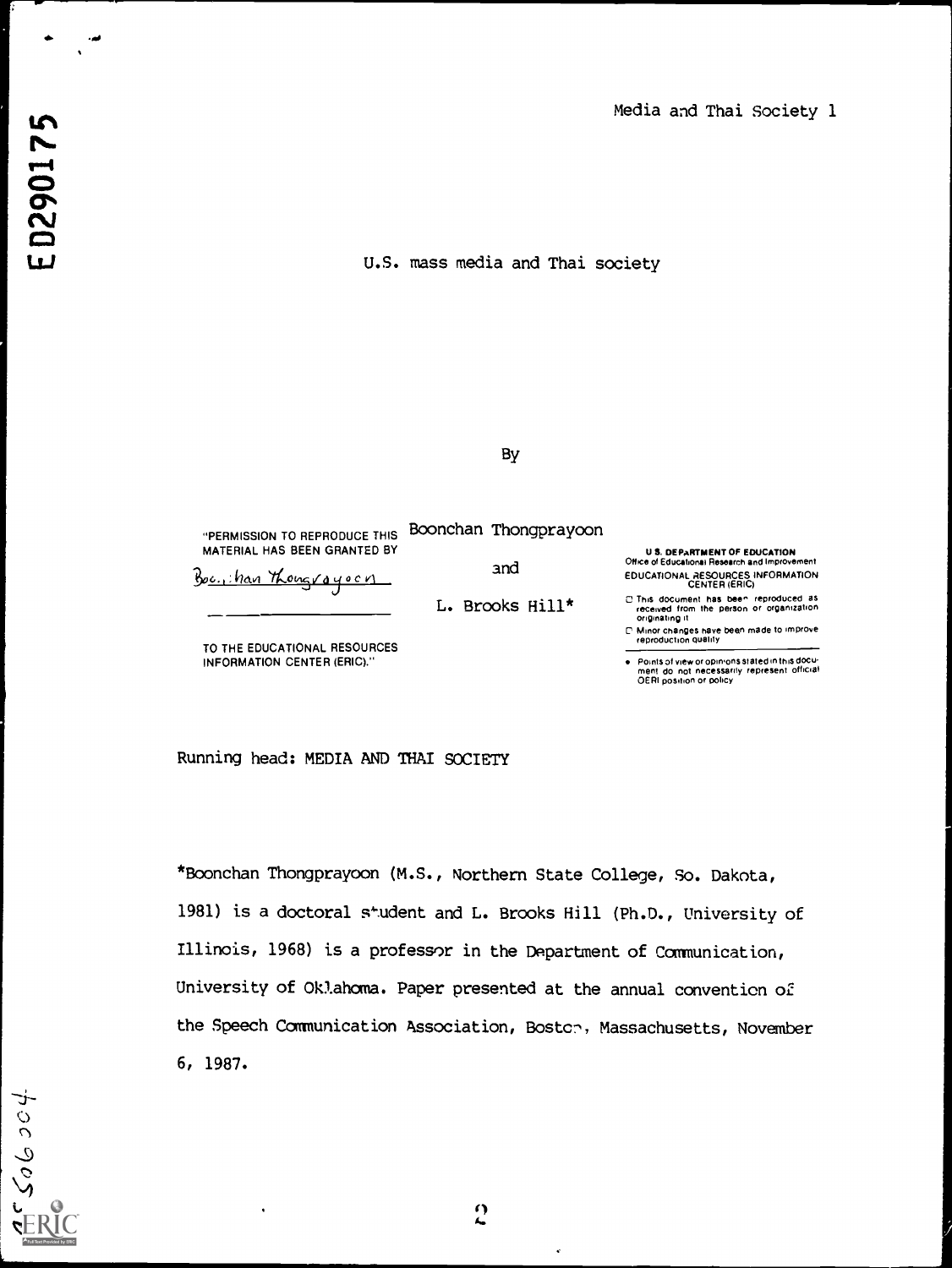### Abstract

This study investigates the effects of U.S. mass media on three major dimensions of Thai society: life-styles, social problems, and value conflict, One hundred quest pnnaires were distributed to Thai students in the U.S., and sixty-eight were returned. Results reveal that the U.S. mass media variously affect Thai life-style, social problems, and value conflict, in that order of importance. Further, female and male respondents view the effects similarly in all of the three dimensions. Length of stay of the students in the U.S. also affects their perceptions of social problems, but not their perceptions of life-styles and value conflict. TV and video are perceived as the U.S. media that most affect Thai society and the respondents themselves. Detailed discussion and recommendations for future research are included.

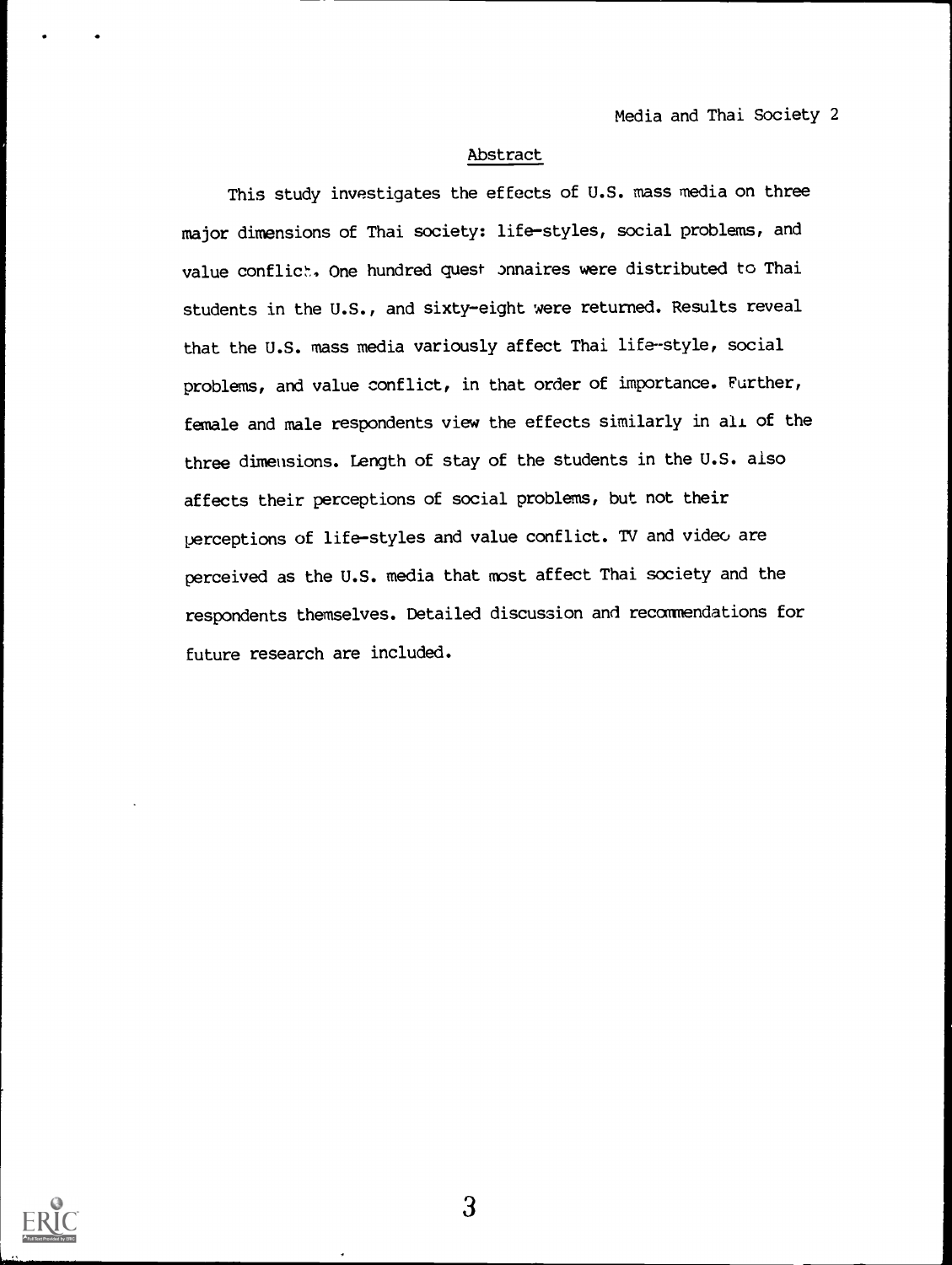## U.S. mass media and Thai society

#### Introduction

Thailand is a developing country which plays a recipient role in mass media transfer from the U.S. and western European countries. News, films, TV programs, magazines, and music are examples. A major reason why the foreign mass media are growing so rapidly is the open, absorbtive, and adaptive nature of Thai society (Blanchard, 1958; Indorf, 1982). These mass media have an impact on Thai society in several ways: new life-style, new fashion, and new leisure activities (National Identity Office, 1984); or as expressed by another study, the imported media affect Thai society in terms of social structure, traditional values, and life-style changes (Moerman, i964; Virasi, 1981).

During the Vietnam war, when the number of American personnel reached the highest peak and when the U.S. and Thailand had strong political and economic relations, American culture influenced the Thai people directly through contact of the personnel, the flow of information between the two countries, and the influx of U.S. mass media demanded by the American personnel (Dhiratayakinant, 1975; Indrof, 1982; Klausner and Klausner (nd); Morrison and Suhrke, 1978). When the war ended, the number of personnel declined, but the U.S. mass media continued to play a significant role in changing Thai values and attitudes.

The present movement of U.S. mass media to Thai society is further facilitated by the Thai government which actively participates in acquiring international news and information such as financial and scientific information. Private business firms also import film;

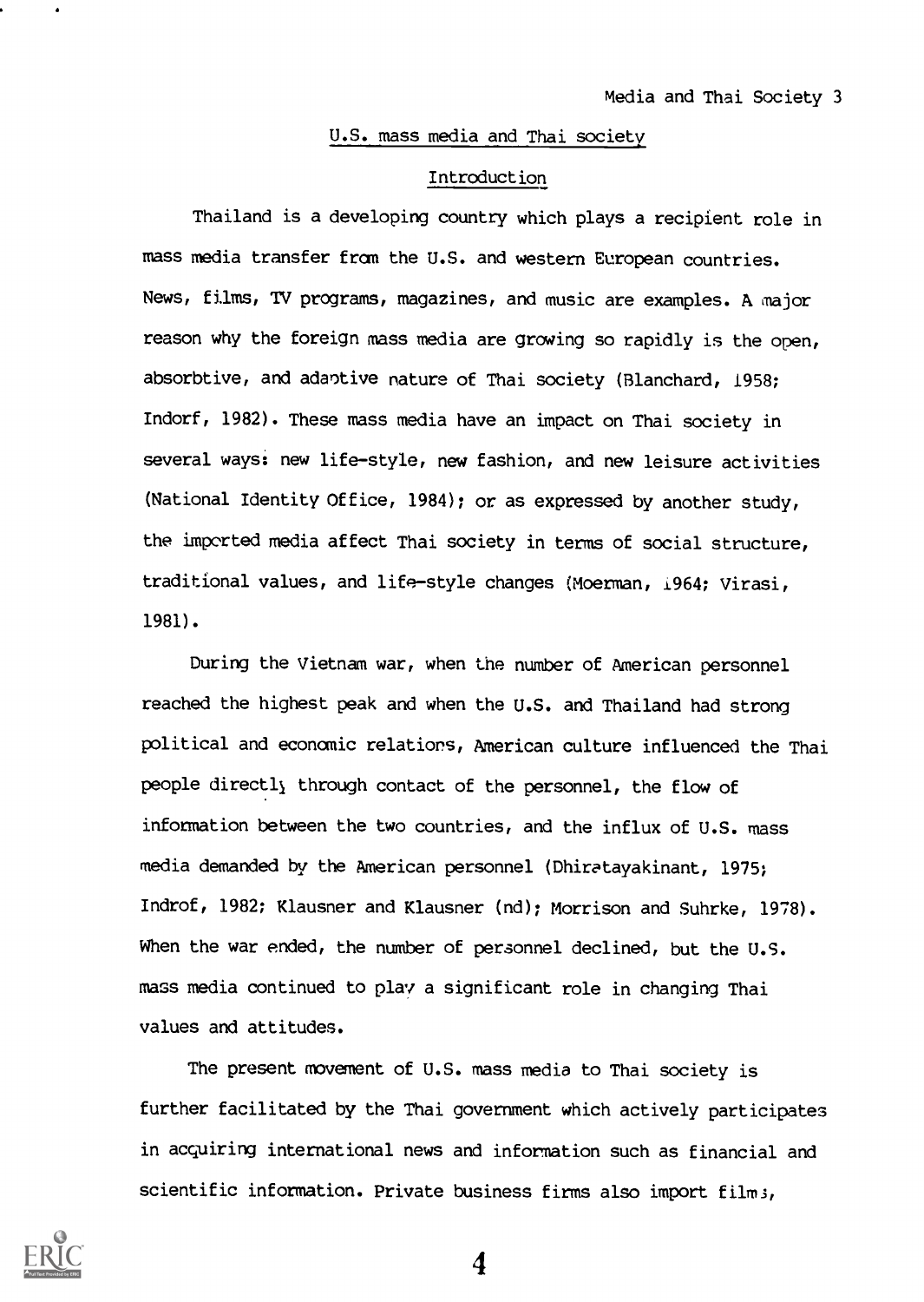news, magazines, and other types of media from the U.S. Furthermore, AP and UPI , the leading U.S. international news organizations, have subsidiary offices that offer daily news services in Thailand (UNESCO, 1975). Recently, television networks in Thailand have begun to receive foreign news directly from NBC via satellite with broadcasts every morning and evening. The importation of U.S. films is also expected to increase; in fact, the Thai government has reduced the foreign film tax to meet the demand of advancing U.S. film technology which, in turn, serves as a model for the development of the Thai film industry (Foreign News Division, 1985; Klausner and Klausner, nd; Lent, 1984).

Even though the language used in the U.S. mass media is English, the language barrier is overcome by translation. Busch (1964), for instance, makes the following statement concerning U.S. film in Thailand and its translation:

Meanwhile, film imports of all nations, especially the U.S:, enjoy great vogue in part because of a typically ingenious Thai system for overcoming the obstacle of foreign language dialogue. Instead of disfiguring the film with marginal subtitles, this system, known to American film distributors in Bangkok as "Adam-and-Eving", consists of eliminating the alien sound track entirely and substituting "live" Thai dialogue which is read through a loud-speaker by one or more Thai actors concealed near projection booth or behind the screen (p. 144).

Overcoming the language barrier has been one of the main factors to facilitate the rapid flow and popularity of the U.S. mass media in Thailand. Pocket books and magazines are also translated and printed in Thai. A U.S. television program, for instance, that is popular among Thai youths and children is the "Muppet Show" (National Identity Office, 1984).

Given the rapidly growing exposure to Western media, the general

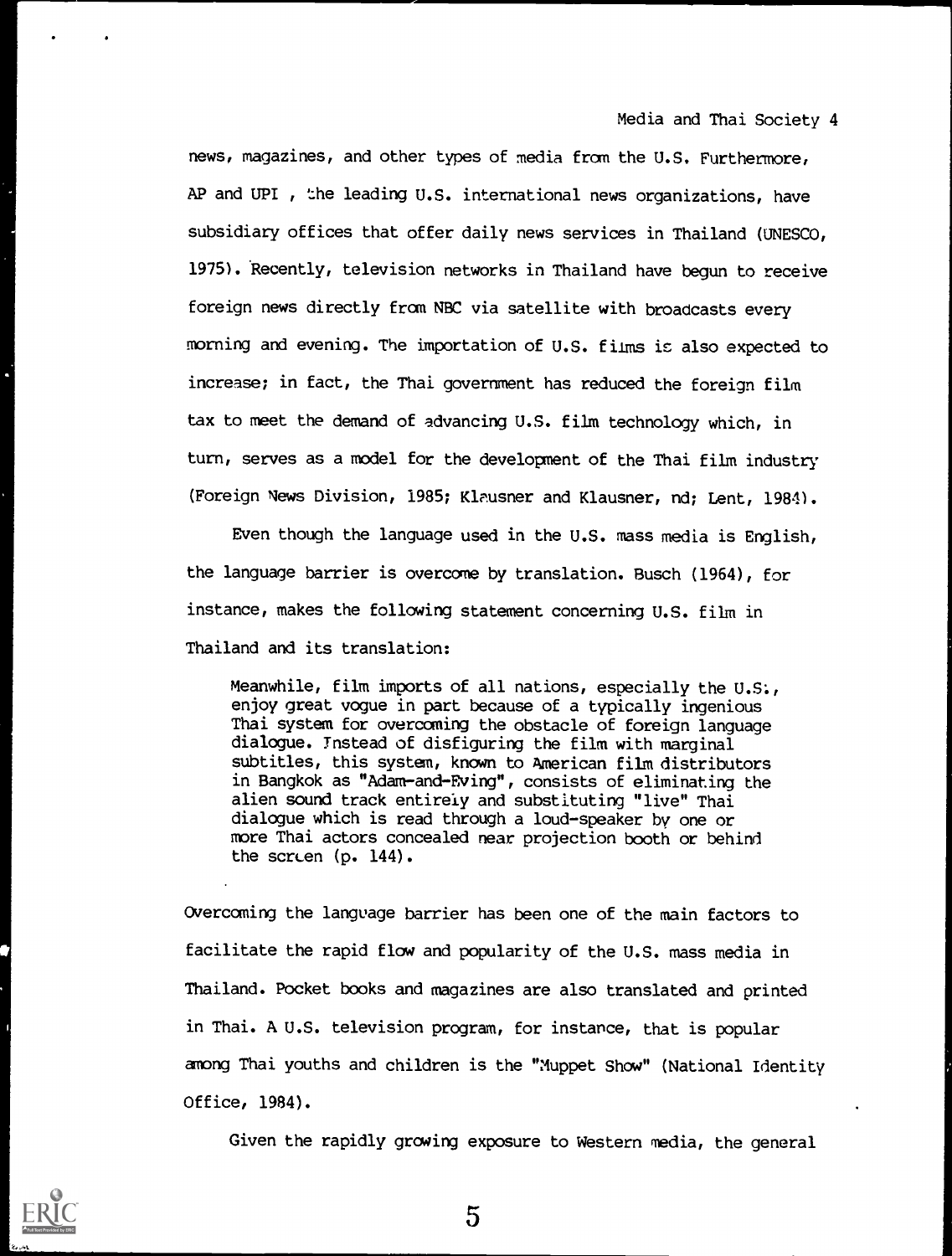purpose of this study is to investigate the effects of U.S. mass media on Thai society as perceived by Thai students in the U.S. The study is designed to survey broadly the opinions of the students in terms of three main effects: life-style, traditional value changes, and social problems. More specifically, this study proposes to answer two closely related questions: what are the media that most affect Thai society ? and what are the media that most affect Thai people ? The results and findings of this study will hopefully generate implications for future study. The findings may also reveal trends of the impact and problems of the U.S. media on Thai society, so that better understanding may lead to proper communication planning in Thailand.

## Rationale

One characteristic of a culture is its resistance to penetration of foreign cultural elements so that society can preserve its national and cultural system, and identity (Hamelink, 1983). Mass media can be viewed as an outgrowth of culture, but more specifically media products represent a number of cultural aspects of the society which produced them. Such cultural components are behavioral patterns, b3liefs, and values (Carpio, 1985; Chu, 1983; Middleton, 1980). Satawedin (1982) identifies three functions of the mass media in a society: contributing information concerning events in the environment, transmission of the social heritage, and entertainment. In addition, Oh (1982) states,"With the recent proliferation of communication media and methods, mass communication now plays an immensely active role in the exchange and adaptation of cultural values within and between countries" (p. 9). One implication that derives from Satawedin (1982) and Oh (1982) thus concerns the capacity

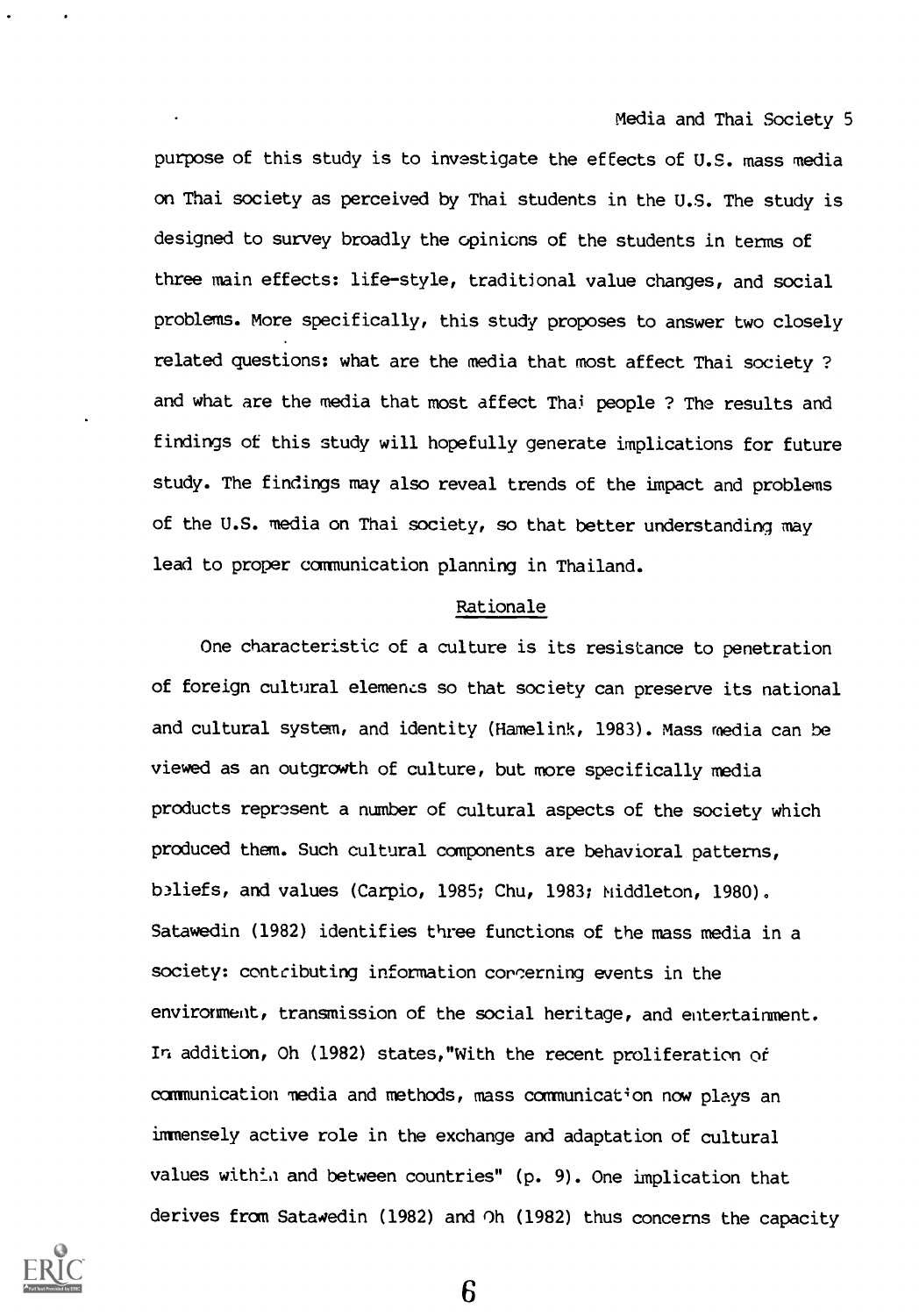of the mass media to induce change in social patterns across' national boundaries.

Mass media fran foreign nations act as cultural representatives capable of creating change in the social structure of a recipient nation. Generally, the impact of foreign mass media on social change may have both negative and positive influence on social change. Viewed positively, the U.S. mass media provide the Thais with entertainment and knowledge which is necessary for national developmem. (National Identity Office, 1984). Foreign media can also reinforce cultural identities and reconcile diverse values in a society (Middleton, 1980; Mowlana, 1986; Satawedin, 1982). However, the negative consequences are also tremendous: social problems, conflict, and unnecessary political, economic and social dependency. Furthe , Mowlana (1986) mentions the negative impact of foreign mass media stemming fran their unsuitable content for many recipients. Davis (1957), Eagen (1964), Middleton (1982), and Mowlana (1986) are among many scholars who urge proper mass media planning in a developing country so that the media will primarily generate benefits to a society.

Presently, and more negatively, a great and genuine concern of some Thai prople is the "Americanization" of Thai society, a situation that may damage traditional aspects of Thai culture (Anderson and Mendiones, 1935; Morrison and Suhrke, 1978; Sivaraksa, 1980). Obviously, some American values, attitudes, and behavior patterns are incongruent with traditional Thai ones; other patterns slip insidiously into Thai life. The impact of U.S. mass media on Thai society as a whole and on individual Thais will, however, vary depending upon age, sex, and location of their residency. Regardless

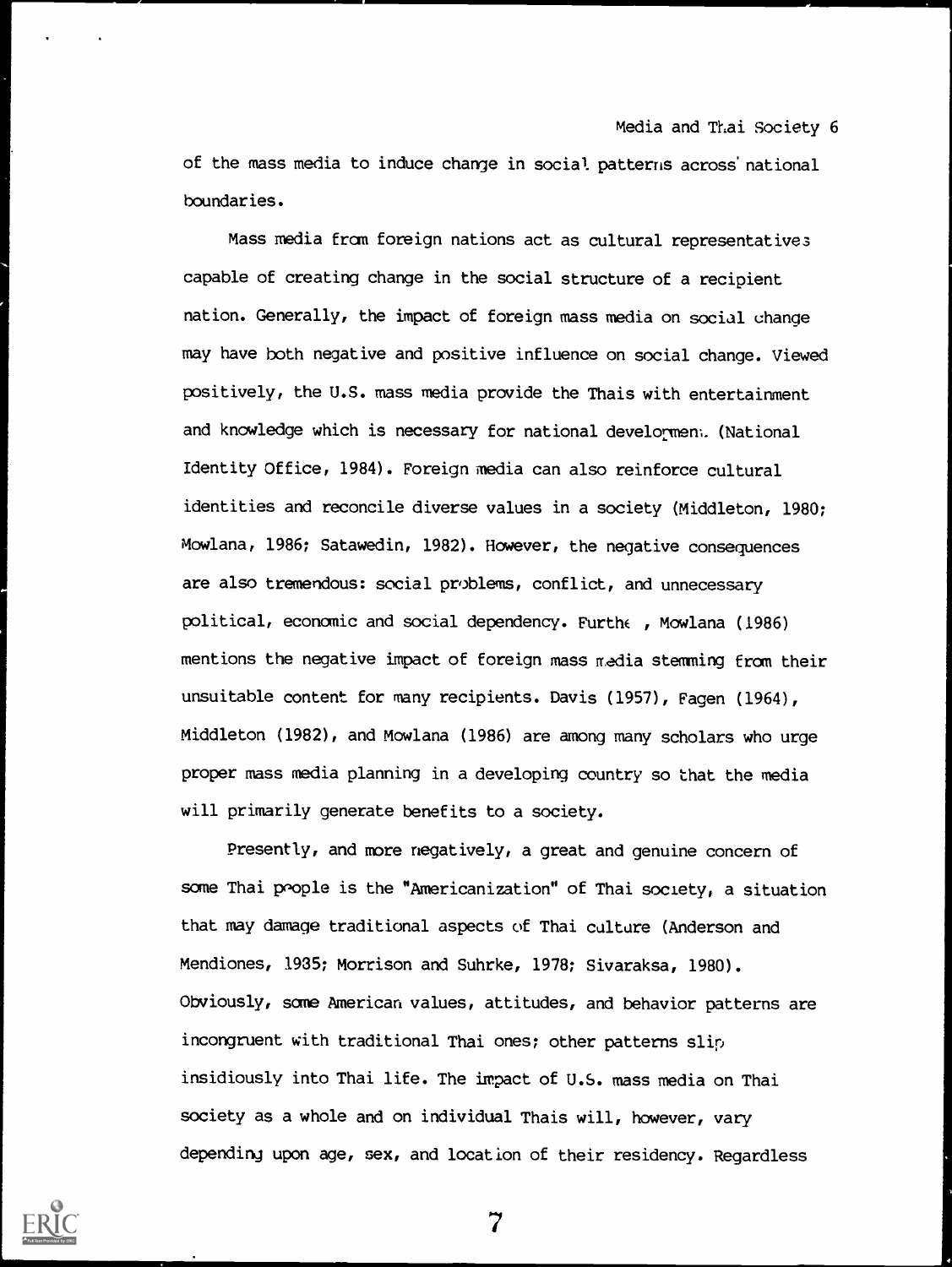of the variation, the increasing "Westernization" has become a major contemporary problem, especially among Thai youths, and the Thai goverment has attributed such problems primarily to the foreign mass media. Klausner and Klausner (nd) provide a good illustration:

A recent Thai film, The Hunt , modeled on the US movie Lipstick , portrayed the revenge against their assailants by some girls who had been raped. As violence becomes more part of modern urban Thai society, life and film may merge. Shortly after the showing of bc,ch Lipstick and The Hunt, a group of girls, arrested for assault and battery on some Thai boys, told the police they had gotten the idea for their revenge from these two films (p. 82).

Another example comes from Dhiratayakinant (1975) who wrote that the influx of mass media from western countries leads the Thais to depend on material values and individualism. These values have proliferated and acted to suppress traditional spiritual Thai values. Because many Thais remain traditional, these personal value changes signal future societal value conflicts. Similarly, Dr. Jeradechhakul, a faculty member of the Department of Education, at the Pisanuloke campus of Srinakharinwirot University in northern Thailand, has expressed strong concern about how U.S. .materialistic values may destroy the traditional Thai values and belief system which have sustained the society for many generations (Miller and Jeradechhakul, 1982). What makes Dr. Jeradechhakul's expression so important is that he reflects the conservative position of the northern provincial Thai residents who possess strong religious beliefs and traditional values as compared to the rest of the Thais (Burr, 1978; Pruess, 1976; Ramithanondh, 1976; Swearer, 1976). Therefore, in 1977, the government passed a law concerning the residents' mass media consumption habits. For example, media containing sexual behaviors and abuse (e.g.,

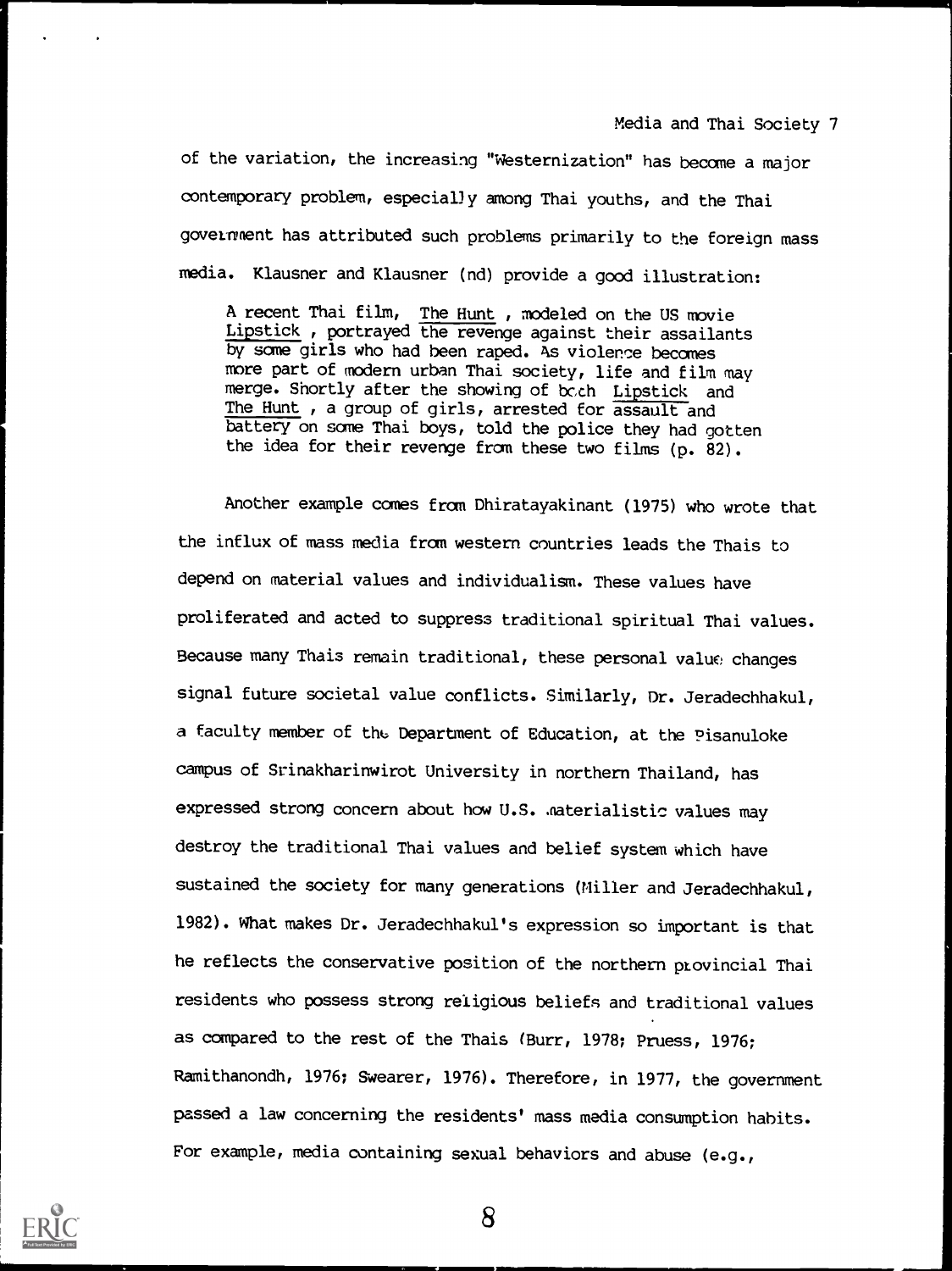kissing publically), drug taking, and narcotic addiction are prohibited. Also, youths under 18 years of age are not allowed to view certain media content (Lent,  $19$  ).

Anderson and Mendiones (1985) have documented the increase of social problems, especially among Thai youths, who have rapidly absorbed the U.S. and/or western values and behaviors through the use of mass media and the application of the U.S. educational system. The problems, which are in crisis stage, have caused Anderson and Mendiones (1985) to identify some Thai youths as "non-Thai Thais" because their behaviors have so deviated from those of the traditional Thais. Within a broader framework, Virasi (1981) has observed that social change in Thailand is moving toward the greatest stress and strain of its 700 years of existence as a nation. The causes of such change are the need for development, the application of international telecommunication systems, and industrialization.

Focusing on causal factors, Wang (1982) has suggested that the domination of American TV programs in developing Asian countries leads to cultural imperialism rather than promoting cultural exchange and understanding among nations, unless each nation develops the appropriate policy concerning the application of U.S. TV programs. Unfortunately, Chu (1983) has concluded, the mass media in developing Asian nations are not yet sufficiently developed to respond to the demand of the societies. Therefore, this may lead to a complete dependence on the western media. He further noted, the nations should develop their own media, political, and news values suitable for their own social, economic, and political conditions in addition to designing a central mechanism to control dysfunctional effects of

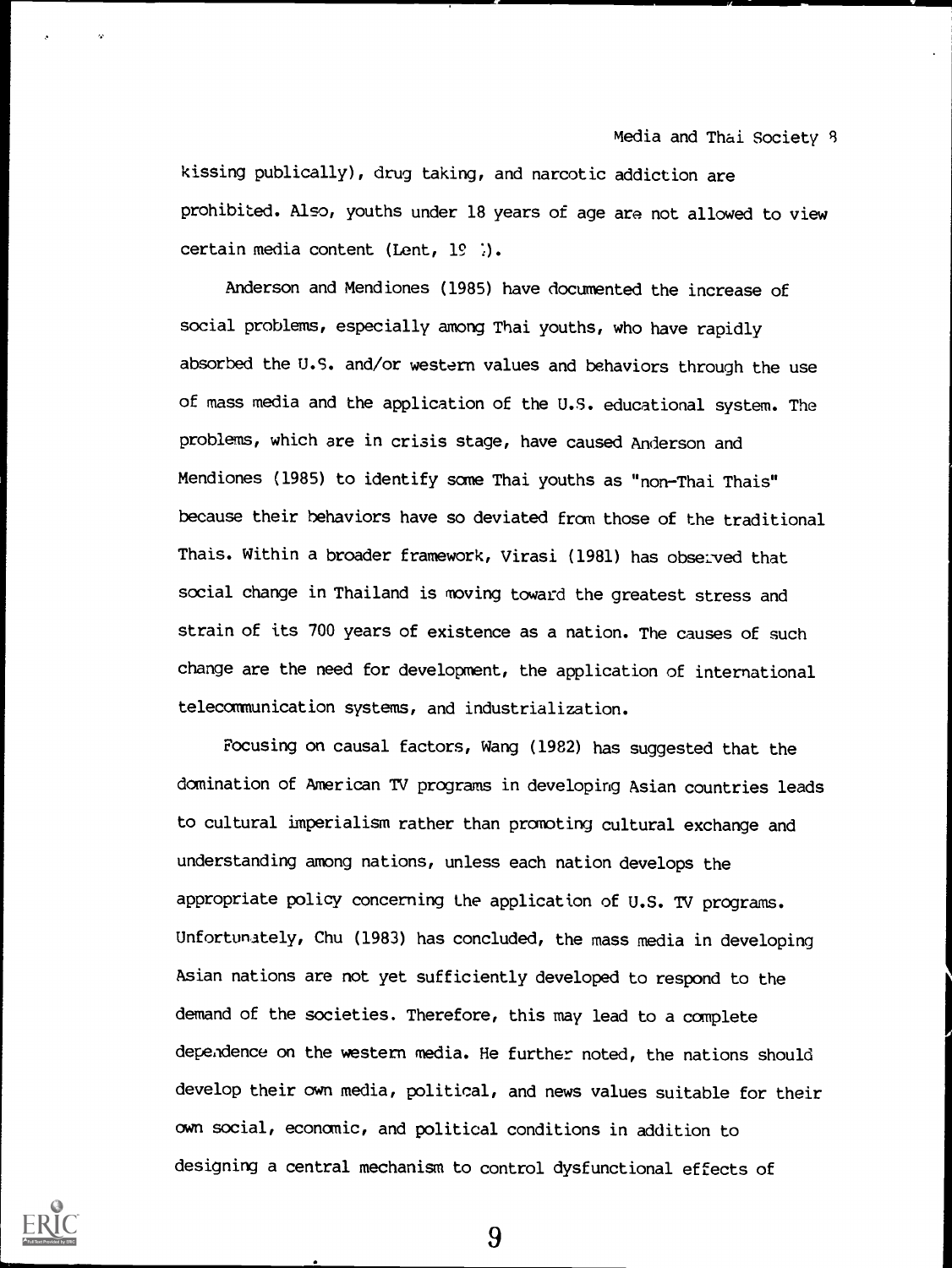western mass media.

Government action must not be piecemeal and symptomatic; these are not satisfactory sutstitutes for proper management and prevention of social problems that arise from the foreign mass media. Often, the nature of the regulations on mass media passed by the Thai government are outdated, based on immediately perceived crises, and are not well defined in terms of responsibilities and obligations of the media organizations (Kyu-whan, 1971). Rather, systematic communication planning will be required to conduct or direct the impact of foreign media on the society in meaningful and beneficial directions so that cultural disintegration, severe social problems, and conflict among the Thais in the future can be reduced. This can be done better with deeper understanding of the Thais' awareness of the media impact and their perceptions of the media; both concerns require empirical study.

#### Methodology

Accordi'g to literature reviewed for this study, the increase of social problems, of value diszrepancies, and life-style change toward western styles are the critical concern of many scholars of Thailand's development. They further believe these concerns largely result from the introduction of foreign mass media. In the World Opinion Update (1985), these same three categories are emphasized to describe social change or Quality of Life around the world. Accordingly, our questionnaire will be organized and grouped around the changes in life-style, social problems, and value conflict.

Questionnaire. The questionnaire employed in this study is divided into two parts: The first part is composed of 15 items; responses for each item employ a 6-point Likert scale which indicates



to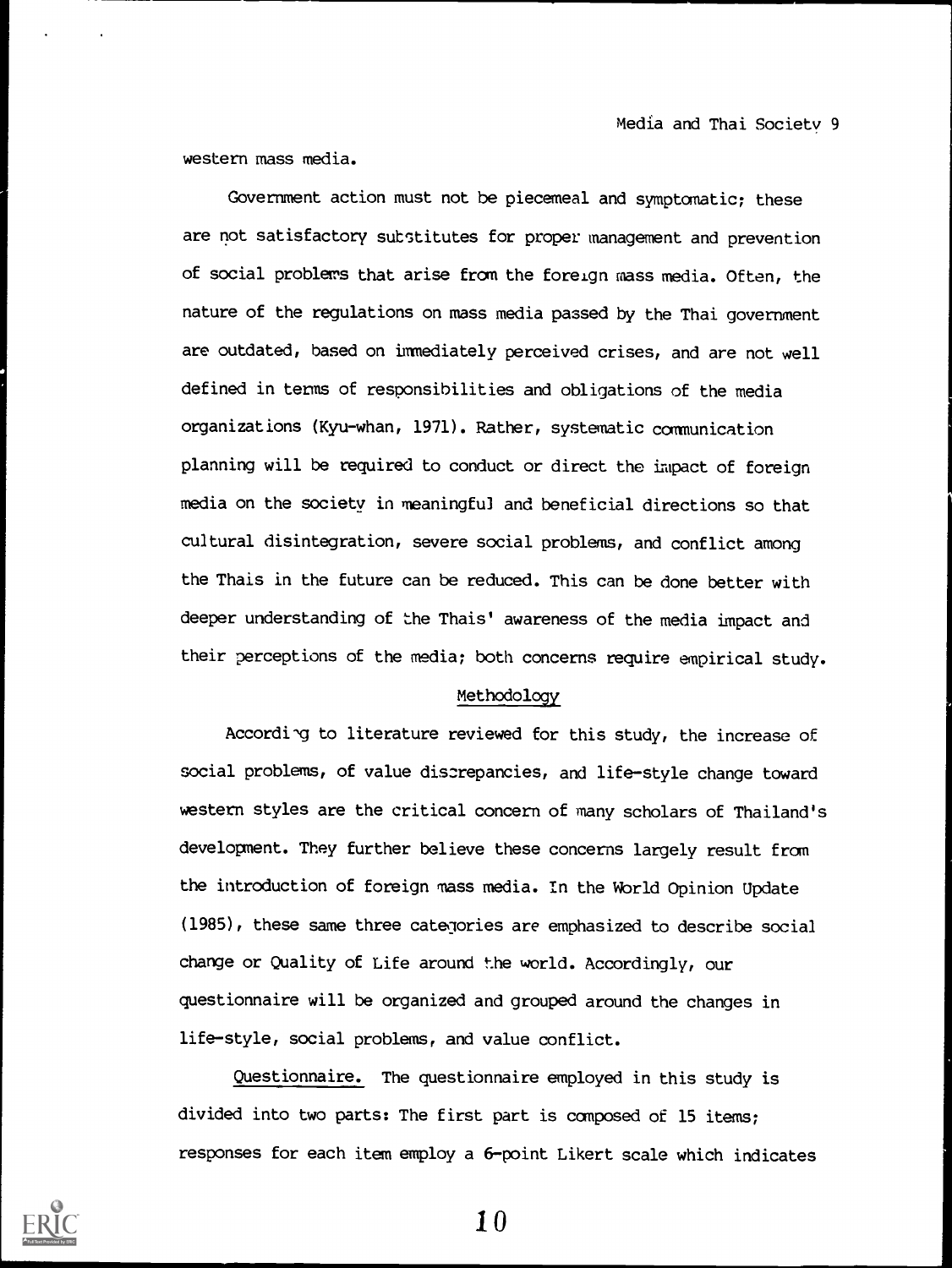the degree of the respondents' concern with issues of life-style, social problems, and value conflict (See Appendix A). Six items (see questions numbered  $2$ , 5, 8, 11, 14, and  $\overline{15}$  reflect the life-style change, five items (see questions numbered 1, 4, 7, 10, and 13) reflect social problems, and four items (see questions numbered 3, 6, 9, and 12) reflect value conflict. Table one shows the breakdown of the three categories of changes. The second part consists of two questions which require the respondents to rank the five types of U.S. mass media in terms of the most to the least effects on Thai society as a whole and on the respondents themselves. The selected 5 media are radio, TV, film, newspapers and magazines, and video cassettes. To facilitate the respondents' understanding, the questionnaire was translated into Thai (See Appendix B). To ensure the consistency of the meanings of the questionnaire, back translation was undertaken by three Thai graduate students.

Sample. One hundred questionnaires were distributed to Thai students at public universities in the southwestern U.S. during October 15 - October 31, 1986. Sixty-eight questionnaires (68 %) were completed and returned by 40 males and 28 females whose length of stay in the U.S. varied between 2 months to 15 years.

Two qualifications of this sample should be identified: Most of the respondents are Bangkok residents who constantly live under the influence of western culture (Blanchard, 1958; Busch, 1964; Fieg, 1980; Department of Interior, 1986; Sternstein, 1976). This might ledd them to perceive a high impact of foreign media on life-style and to be less concerned with value conflict if Bangkok society changes harmoniously. It will be interesting to replicate this study using

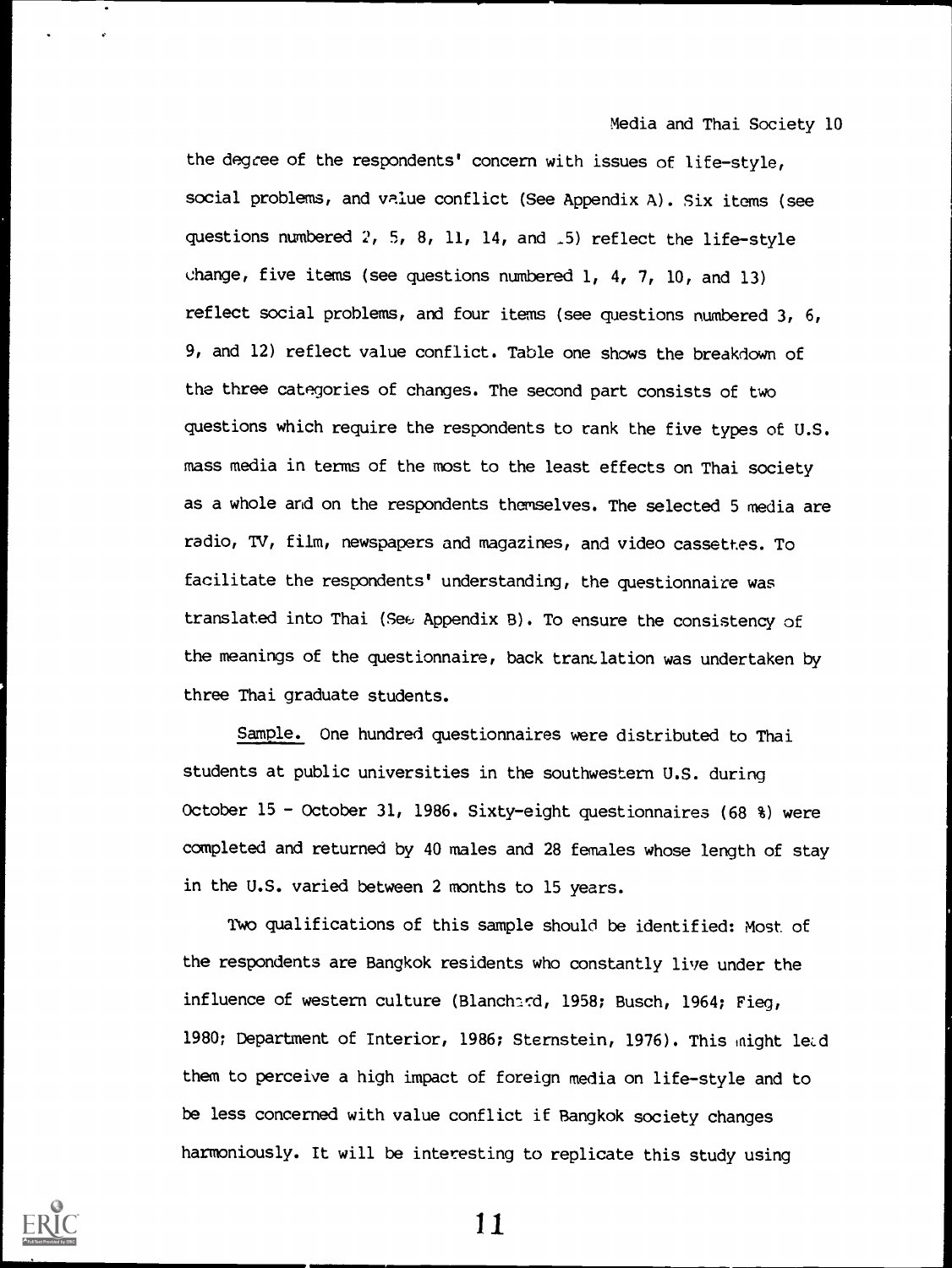non-Bangkok residents from whom different results would not be surprising.

Although this study was conducted outside Thai society, the reflection of the subjects are meaningful. The impact of the foreign mass media can be understood by comparing the differences in perceptions of the newly arrived and previously arrived students. The differences in their perceptions may reveal the trend and speed of the impact and can be useful in the development of a mass communication policy for Thailand. Often, Thai students returning from the U.S. are surprised, because Thai society has changed so much in their absence toward western styles; in fact, these returning students find other Thai people less aware of the nature and speed of change.

Analysis of the data . Because this was an exploratory study, instead of hypotheses three research auestions (RQ) were formulated:

RQ 1. What are the subjects perceptions of the U.S. media influence on Thai life style changes, social problems, and value conflicts ?

RQ 2. Will differences emerge between male and female respondents regarding perceptions of the effects of U.S. mass media on social problems, value conflicts, and life-style changes ?

RQ 3. Will differences emerge regarding perceptions of the effects of U.S. mass media on social problems, value conflict, and life-style changes among the short-stay, medium-stay, and long-stay respondents ?

Our analysis of the data and the subsequent discussion of our results are organized around these questions.

Sex difference and the respondents' length of stay in the U.S.

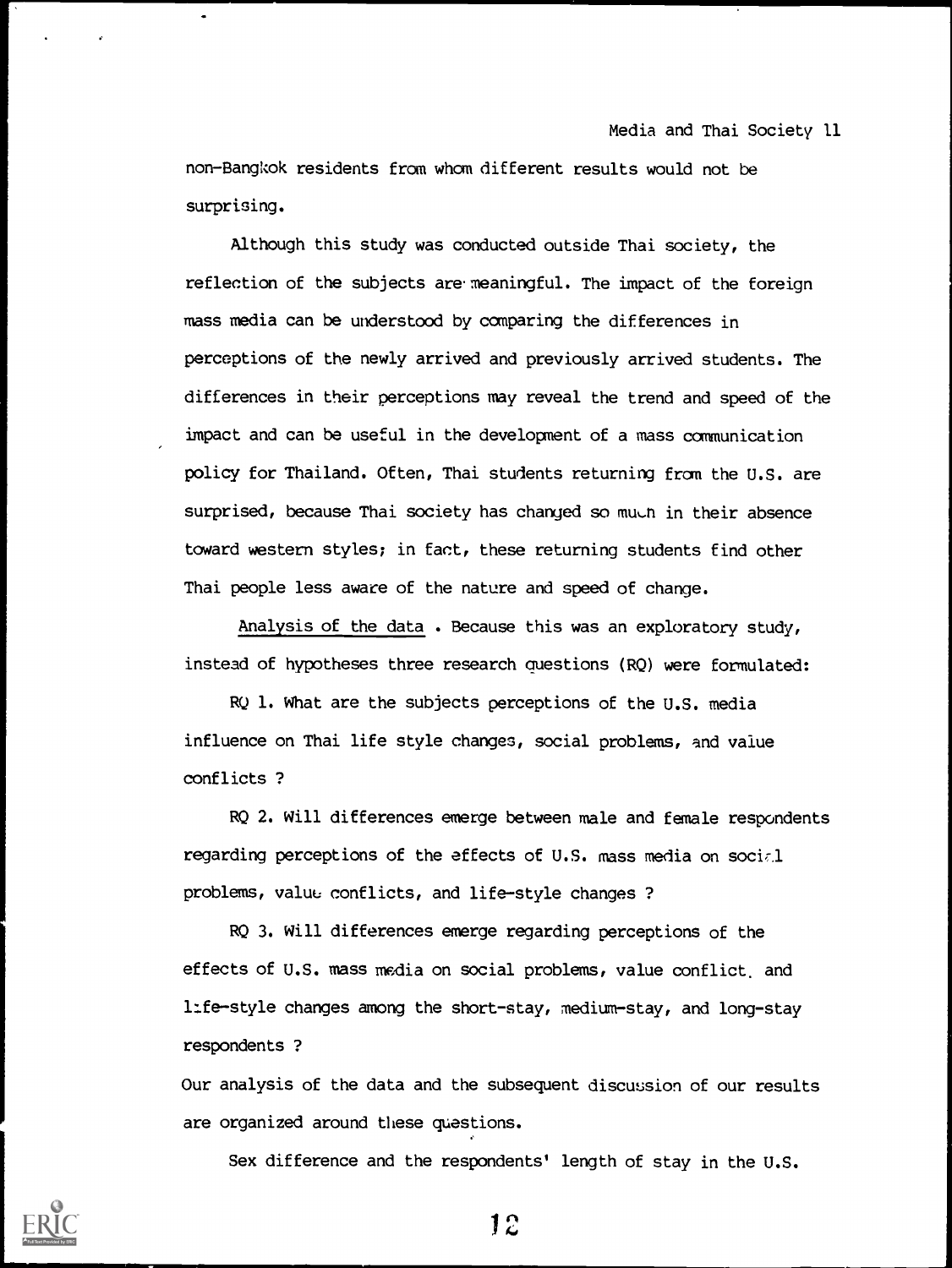are two primary criteria for a alysis of the data. The length of stay is divided int 7ee categories: sho;t-stay (0-2 years), medium-stay (2-4 years), . Jong-stay (more than 4 years). The number of the respondents who completed the returned questionnaires are classified by their length of stay as follows: 32 respondents for the short stay, 19 respondents for the medium stay, and 17 respondents for the long stay.

More specifically, means of each questionnaire item and the dimension within which the item falls are used for comparisons. T-tests were used for testing of significance. The ranking of the five media types showed the perceived degree of importance of the impacts; e.g., a medium that has the highest frequency in rank # 1 is regarded as most influential medium, and so on.

#### Results and discussion

Table 1 reveals the subjects' responses to each item in the three categories of change. The items are organized in the table from most to least effects by the U.S. mass media. Some interesting patterns surfaced in these da' : In the first category, life-style, subjects believed the media affected four of the six items strongly. Cost-o:. living and relaxation were perceived to be less influenced, perhaps because these items are nore dependent on social constraints and contexts than the others. Also, Thais regard the media as an information source rather than as a means for relaxation. In the second category, sccial problems, we were surprised to observe the lower rating of crime and violence, and drug and alcohol abuse; perhaps these two items are so widespread and commonplace that the subjects tended not to attribute these conditions directly to U.S.

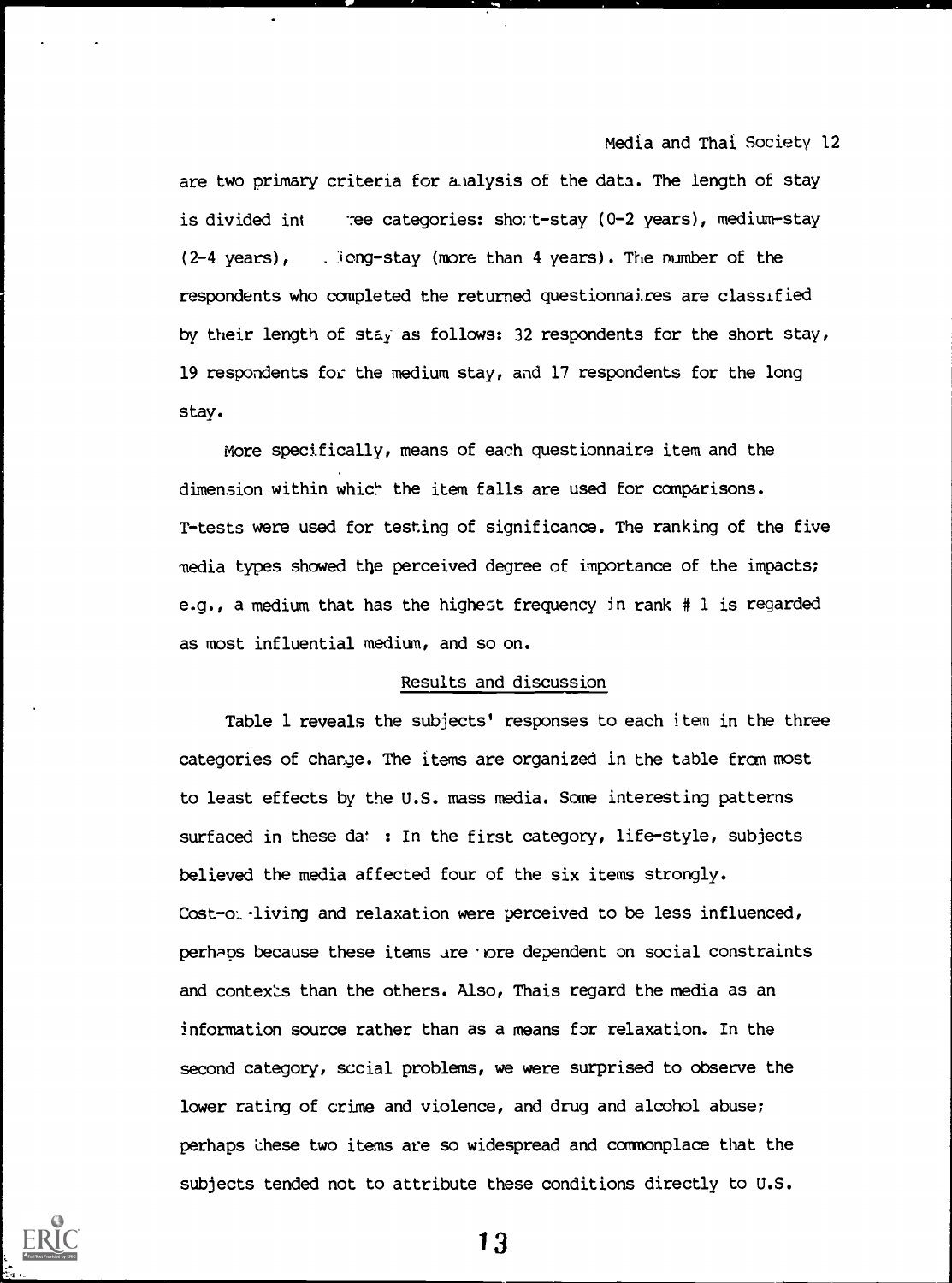mass media. In the third and final category, value conflict, we were once again surprised to observe that subjects believed retention of traditional values and friendliness were not influenced strongly by U.S. mass media. Perhaps this is a result of the general tendency of people not to perceive their basic values as alterable. Despite these somewhat unpredictable results, the categories did reveal several items which subjects perceived as significantl<sub>l</sub> affected by the U.S. media. Subsequent research should address the surprises by securing more detailed subject explanations.

Insert Table 1 about here

Analysis of the data also showed a significant difference between male and female respondents' views of the effects of the U.S. mass media on social problem,  $t$  (66) = 4.91727,  $p \le 0.05$ . No significant differences were found between male and female respondents' view of the effects of the U.S. mass media on life-style,  $t$  (66) = 0.65363,  $p > 0.05$ , and on value conflict,  $t / (66) = 0.63679$ ,  $p > 0.05$ .

No significant differences were found on the relationship between the length of stay of the respondents and their perceptions of the effect of the media on value conflict, for short-stay and medium-stay  $t$  (49) = 0.27002,  $p > 0.05$ ; for medium-stay and long-stay  $t$  (34) = 1.88778,  $p > 0.05$ , and for short-stay and long-stay  $t / (47) =$ 1.8929,  $p > 0.05$ . That is, the length of stay in the U.S. of the

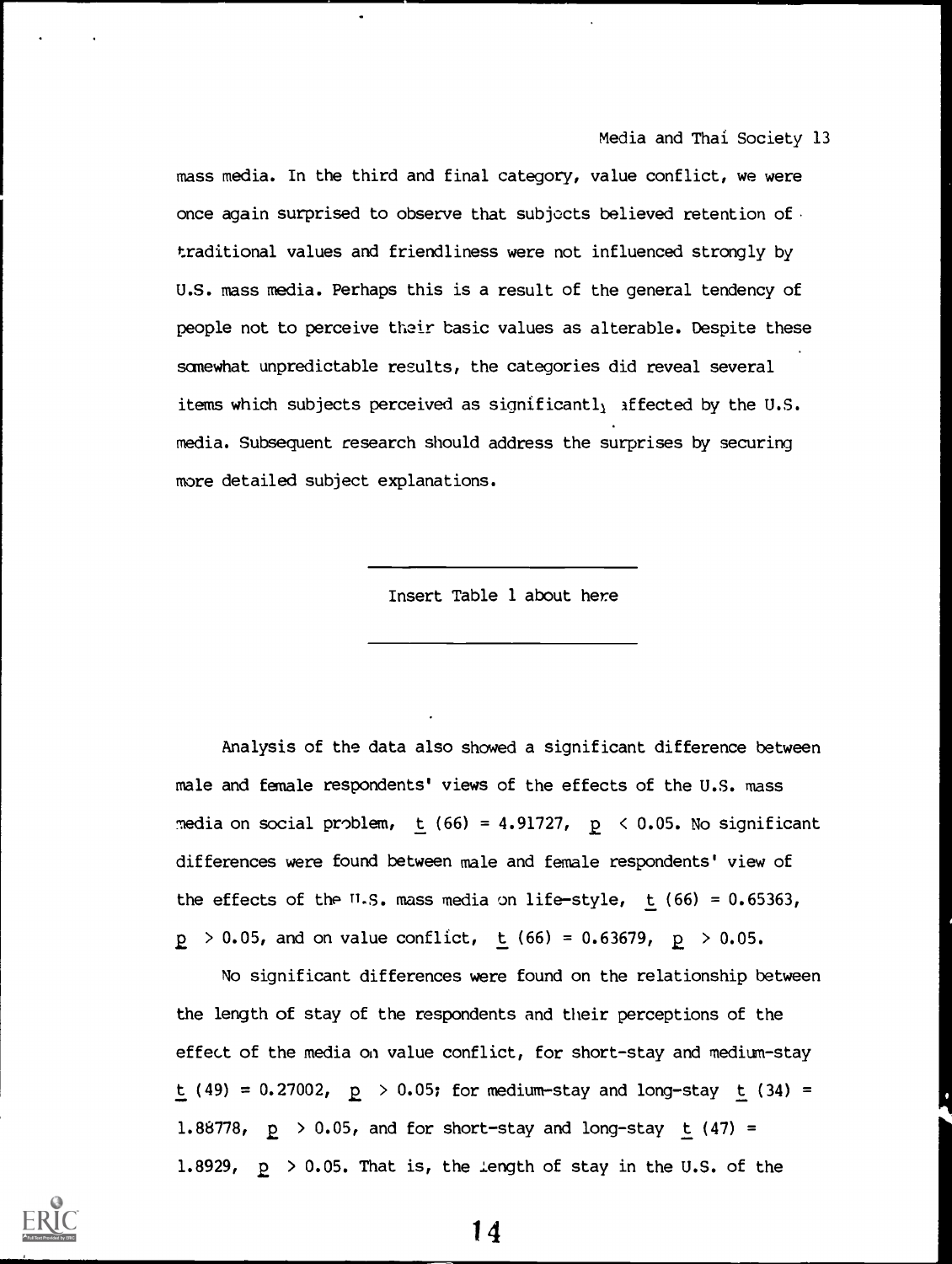respondents does not influence their perceptions of the U.S. mass media's effect on value conflict in Thai society. For the life-style dimension, significant difference: were not found between short-stay and medium-stay t (49) =  $0.44003$ ,  $p > 0.05$ , between medium-stay and long-stay t (34) =  $0.13028$ ,  $p > 0.05$ , and between short-stay and long-stay  $t$  (47) = 1.05088,  $p > 0.05$ . That is, the length of stay of the respondents does not affect their perceptions of the impact of the U.S. mass media on Thai life-style changes. With regard to social problems, significant differences were found between short-stay and medium-stay respondents t (49) = 2.49616,  $p \le 0.05$ , and between medium-stay and long-stay t  $(34) = 3.73063$ ,  $p < 0.05$ , but not between short-stay and long-stay t  $(47) = 0.51235$ ,  $p > 0.05$ . The conclusion is that, to a certain extent, length of stay in the U.S. affects the respondents' perceptions of the U.S. mass media effect on social problems, but not on value conflict and life-style changes.

As Table 1 indicates, the respondents perceived that U.S. mass media most affect Thai life-style ( $\overline{X}$  = 4.2339); almost as important was the effect on social problems  $(\bar{X} = 4.21826)$ , and least affected was the value conflicts ( $\bar{X}$  = 3.64338). These perceptions of media effects make good intuitive sense, because media effects would obviously or explicitly surface first in the everyday activities and behaviors, for example, the way they dress and shopping styles. In contrast, more time is necessary to perceive value conflict as an urgent crisis, and it might take generations to correlate such conflicts with media influence. This may also explain why no significant differences were found between the respondents' length of stay and their perceptions of value conflict, whereas significant differences were found in social

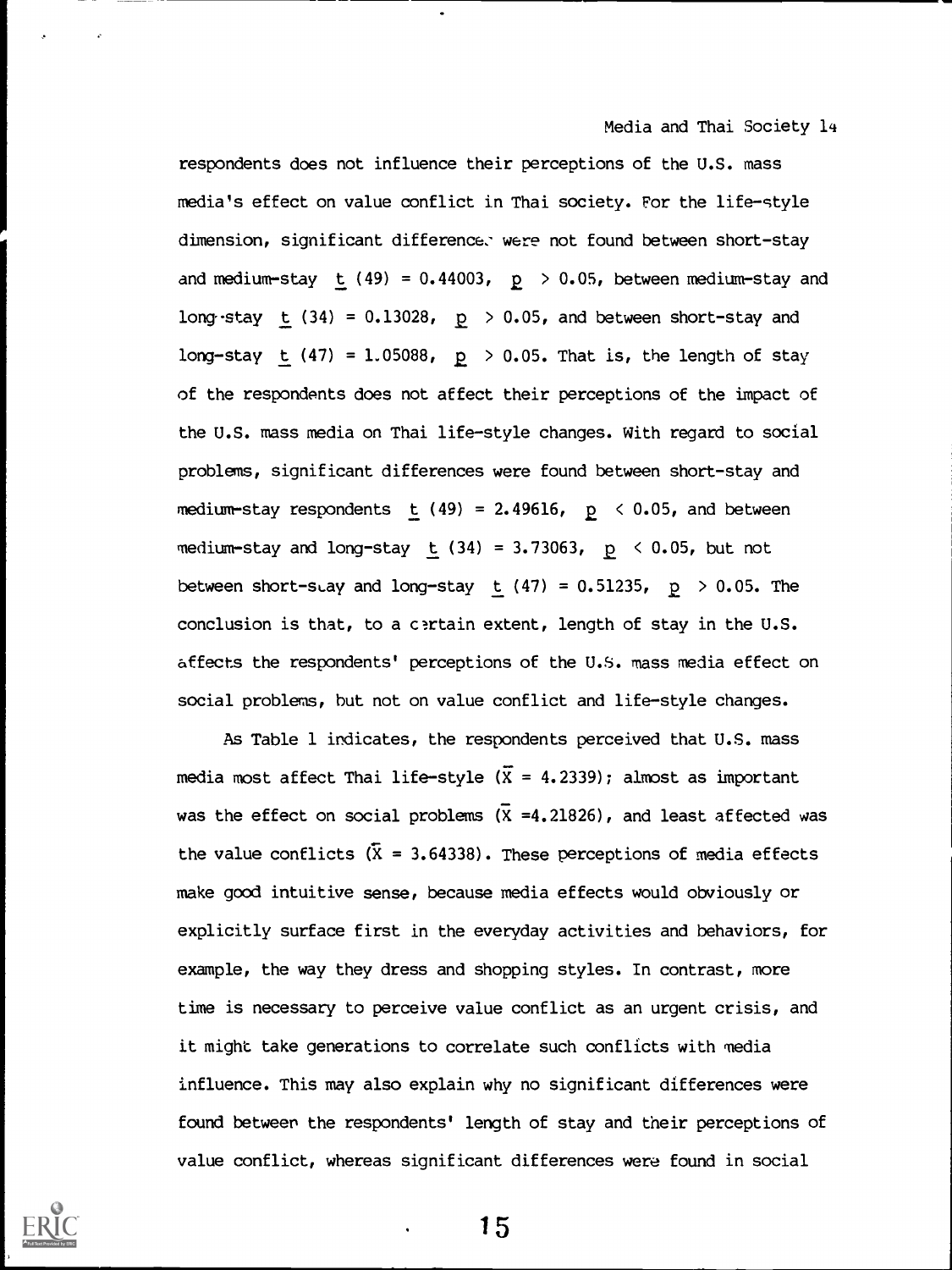problem perceptions of short-stay and medium-stay, and medium-stay and long-stay respondents.

Thai society has 3 loose structure which means that Thai people allow a high degree of behavioral deviation from traditional behaviors, as opposed to a tight social structure like Arabic culture (Evers, 1969). This may explain why no significant differences were found between the respondents' length of stay and their perceptions of life-style changes, although this dimension shows the highest mean. Even though Thais have a high tolerance for deviant behaviors or life-style, such behaviors may not be satisfactory to them. However, they do not use direct, sudden, or overt behavioral means to oppose the deviations. Instead, they try to suppress unsatisfactory social behaviors more subtly and over longer periods of time. Because of these delayed and less conspicuous corrections of social deviations, the emergence of change in behavioral patterns may be a prime indicator of subsequent value conflicts and social problems.

Our subjects and sane writers about media effects in Thailand disagree. Because Thais adapt well to the western life-style, social problems and value conflict appear to our subjects as less prominent or presently remain at a tolerable rate. To other observers, such as Lent (1984) and Sivaraksa (1980), social problems mostly originate with Thai youths or students who acculturate western life-styles and values through foreign mass media. These observers argue further that the current increase of youth magazines has led Thai youths to depend more on material wealth and luxurious life styles; these new goals have, in turn, led to more street gangs and unwanted pregnancy among Thai youths, two critical concerns among Thai social workers

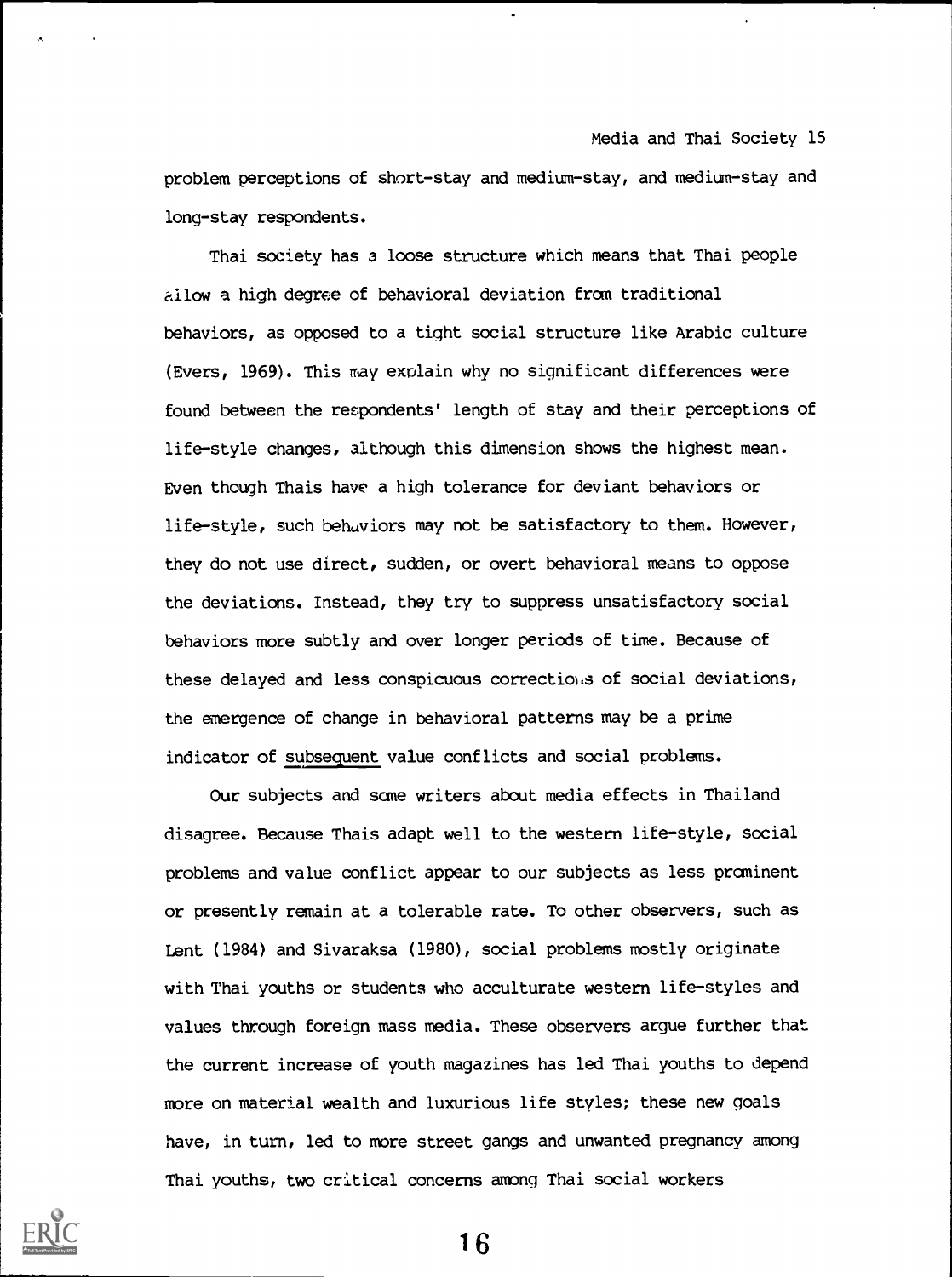(Thairath, 1987). Despite this disagreement, the lack of sustained and consistent reinforcement of public awareness of social problems and value conflict by the persons and organizations involved causes these issues to surface only occasionally and later vanish. In contrast to social problems, the fashion item (question # 5) had responses with the highest mean  $(\bar{X} = 4.70532)$  because it is one of the most immediate and obvious effects recognized by the respondents, as well as other observers.

Regarding the respondents' length of stay in the U.S. and their perceptions of the effects, the longer the respondents stay the less they perceive the impact of the U.S. mass media on their mother society. The data in Tables 2, 3, and 4 reveal a genera' decline in the means of the three dimensions as the length of stay increased. Because of the accelerating influence of the U.S. mass media on Thai society during the past few years, the respondents who have been separated from their home society for a period of time do not have clear ideas of what the effects are, as compared to the newly arriving respondents. For this reason, significant differences were found between their length of stay and their perceptions of social problems and life-style.

Insert Tables 2, 3, and 4 about here

Female respondents showed higher concern for the effects of the

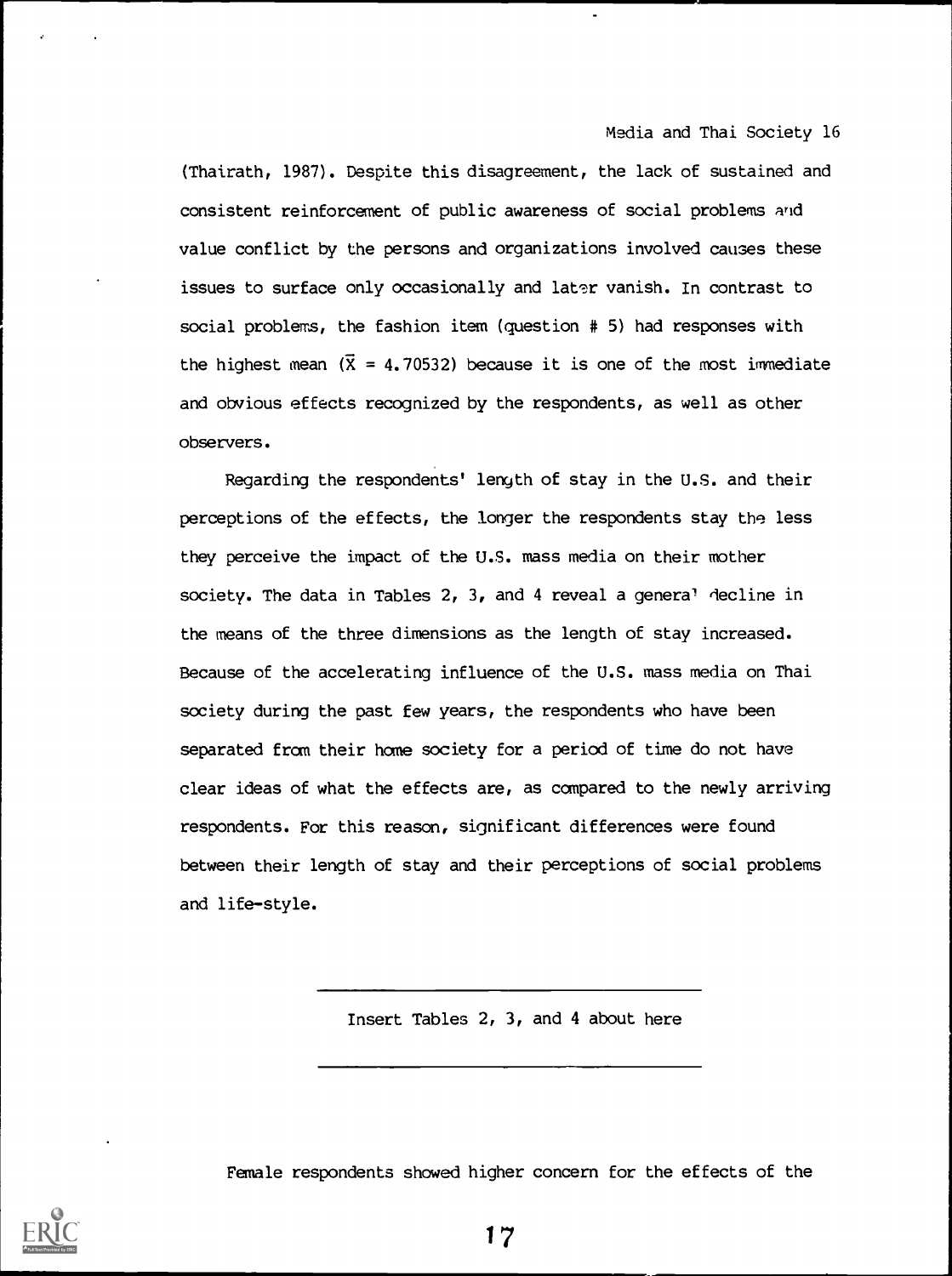U.S. mass media on life-style ( $\overline{X}$  = 4.33849), and social problem ( $\overline{X}$  = 4.58277), but lower concern on value conflict  $(\bar{x} = 3.47619)$  than the male respondents,  $\overline{X}$ 's = 4.16072, 3.30258, and 3.76028 for life-style, social problem, and value conflict, respectively. This can be interpreted in two ways: first, female Thais are more conservative than their male counterparts; ther3fore female respondents expressed greater concern for social problems and were more sensitive to the obvious effects in life style. Second, female Thais are better in adapting to the changing phenomenon than the male Thais. Because in Thai culture female roles are reserved, indecisive, and passive compared to the male roles (Blanchard, 1958; Busch, 1964; Klausner and Klausner (nd); Mulder, 1985; Sternstein, 1976), the first reason is likely to be the better explanation. Further indepth and empirical studies are recommended to seek out more explanation of this matter.

Regarding the relative importance of U.S. mass media on Thai society, the respondents ranked television to be the most important, video cassettes as the second. Radio, film, and newspapers and magazines were closely ranked. However, male respondents ranked video cassettes as the second most influential medium that impacts Thai society, whereas female respondents ranked it as the least influential medium. Similar findings were found on the degree of importance of the U.S. mass media types that affect the respondents themselves. Television was regarded as the most influential medium; newspapers and magazines, video cassette, and film were ranked in the second, third, and fourth positions, respectively. These discrepancies should call attention to the need for further studies regarding the effects of new communication technologies on Thai society. Also, these findings

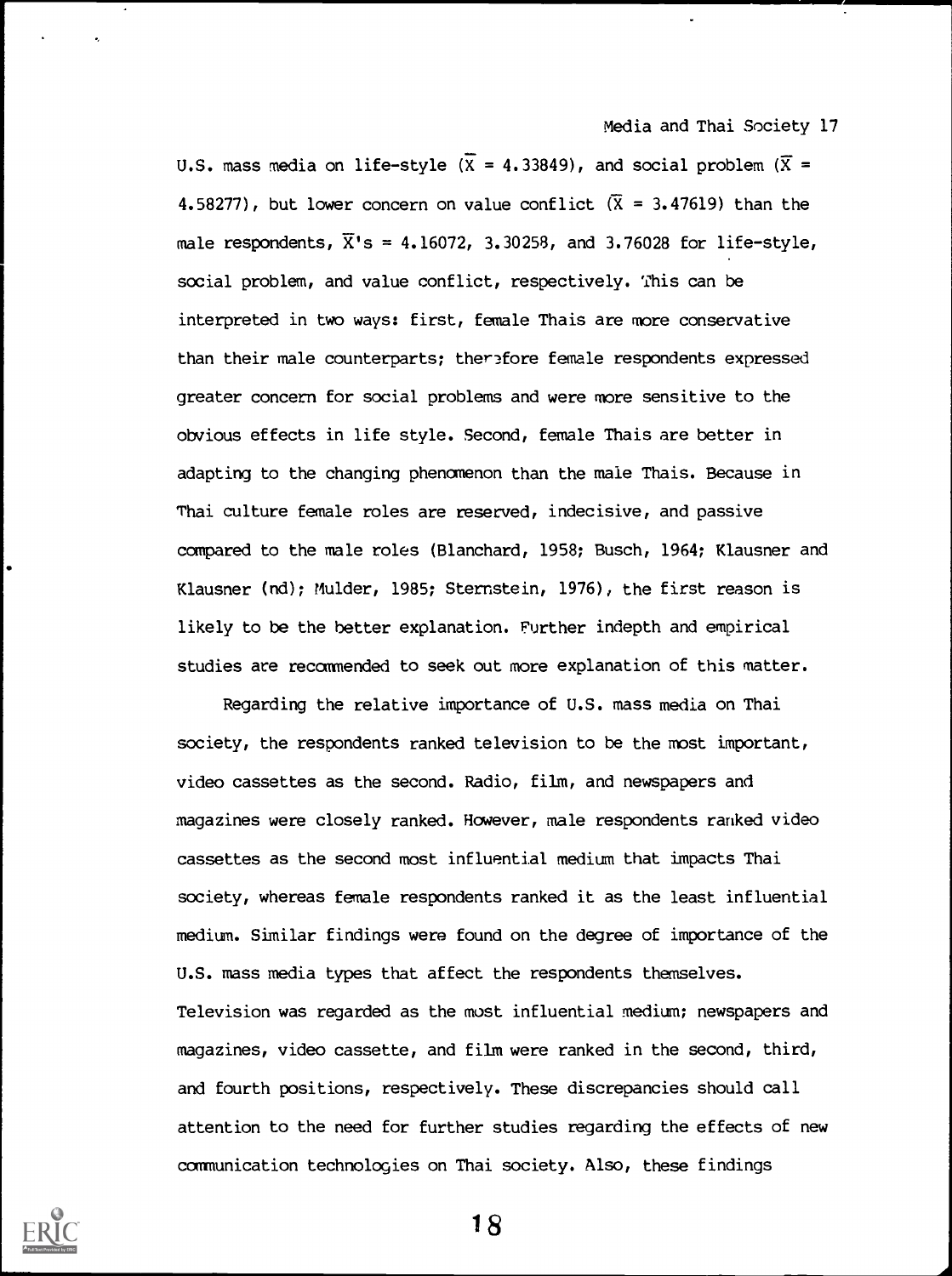support the previous claim that Thai women tend to be reserved, passive, and indecisive. Therefore, male Thais seem to be more open and adaptive to those social changes which result from the application of new communication technology, than female Thais tend to be.

Insert Tables 5 and 6 about here

Although this study reveals some useful findings about the effects of U.S. mass media on Thai society, limitations still exist. First, the respondents' socioeconomic background place them mostly in the middle and/or higher classes which can afford the latest communication technologies. This may be the reason why they view TV and video as the most important U.S. media in terms of social effects. Differing results may arise if the samples were taken from non-Bangkok residents and/or lowel socioeconomic class Thais. Second, this study investigated whether the subjects' length of stay in the U.S. influenced their views of the effects; we assumed that the longer they stay, the greater the differences in perceptions and knowledge between them and the newly arrived respondents. Because many respondents are studying in masters' degree programs and intend to return after they acquire their degree, the number of the respondents who live in the U.S. more than 2 years is low. This will affect the strength of the results and findings, and may suggest the need to alter the length of stay categories.

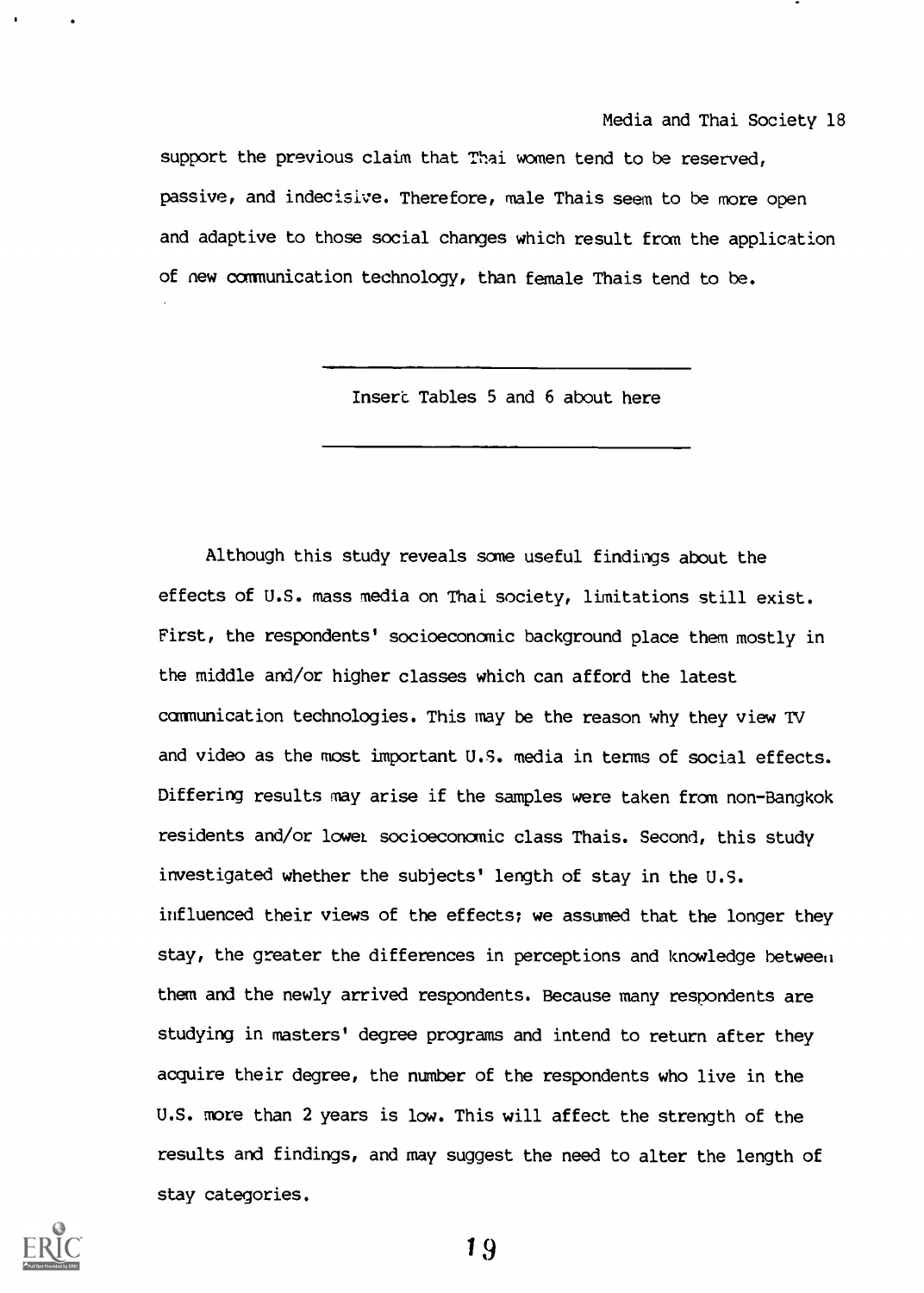Finally, directions for future research and limitations of this study have been mentioned throughout this report. Perhaps most important, however, is the increasing, apparent complexity of foreign media effects on Thai society. This exploratory study provides only a broad conceptualization of these effects and Thai perceptions of them; this should serve to encourage more intensive studies. According to our literature review, almost every facet of Thai society is currently integrating western values. Because this study only addresses some limited and broad dimensions of the media impact, future study is necessary to expand these dimensions to capture better more of the diverse impacts of western media on Thai .ociety.

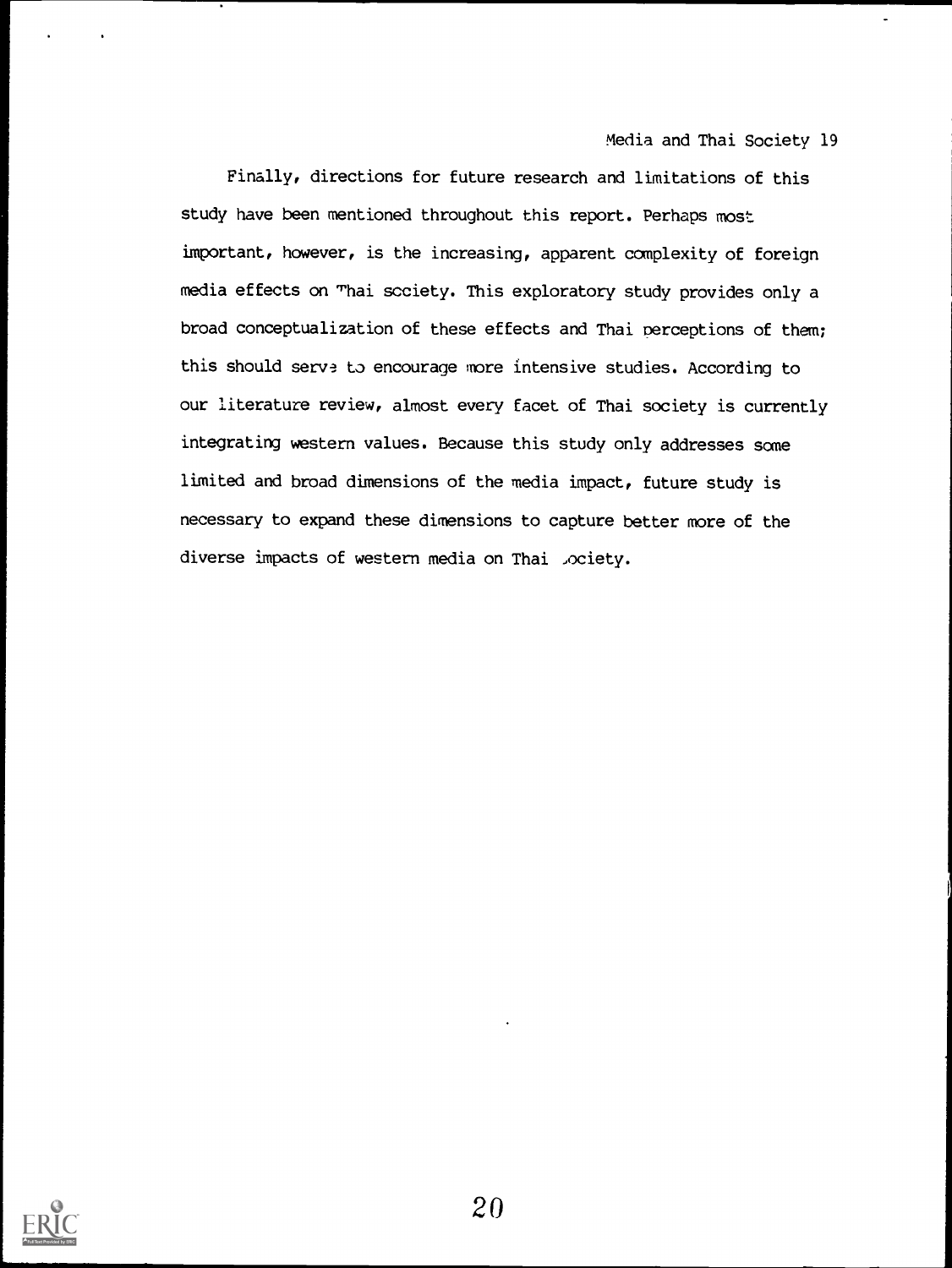# Table 1: Means of each item from the highest to the lowest of each dimension

| Life-style                                                                                 | χ,                                                             | Social problem                                                                                | $\overline{\chi}$                                   | Value conflict                                                                    | $\overline{\chi}$                         |
|--------------------------------------------------------------------------------------------|----------------------------------------------------------------|-----------------------------------------------------------------------------------------------|-----------------------------------------------------|-----------------------------------------------------------------------------------|-------------------------------------------|
| Fashion<br>Family life<br>Entertainment<br>Competitiveness<br>Cost of living<br>Relaxation | 4.70532<br>4.58614<br>4.39495<br>4.18767<br>3.87955<br>3.64985 | Pornography<br>Child delinquency<br>Homosexuality<br>Drug & alcohol abuse<br>Crime & violence | 4.43697<br>4.38679<br>4.14706<br>4.08053<br>4.03991 | Material possession<br>Value conflict<br>Retain traditional value<br>Friendliness | 4.41457<br>4.37394<br>3.00630<br>2.778712 |

 $\bullet$ 

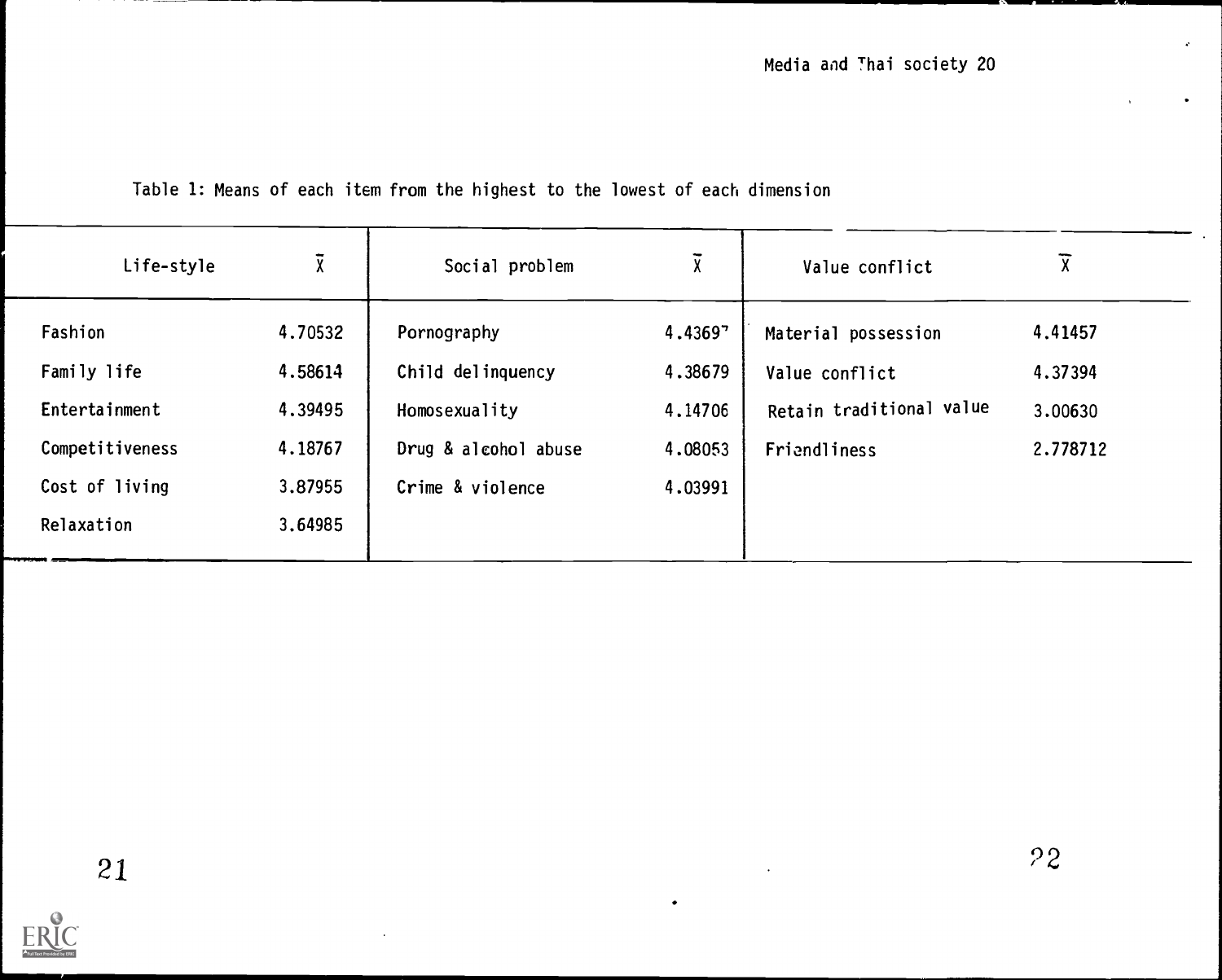|                                 |                |         | $\overline{\chi}$ of sex | X of length of stay |             |           |  |  |  |
|---------------------------------|----------------|---------|--------------------------|---------------------|-------------|-----------|--|--|--|
| Questionnaire item #            | X of each item | male    | female                   | short stay          | medium stay | long stay |  |  |  |
| $\bullet$<br>2. Entertainment   | 4.39495        | 4.15476 | 4,73809                  | 4.46875             | 5.23335     | 3.62857   |  |  |  |
| 5. Fashion                      | 4.70532        | 4.66071 | 4.76905                  | 5.03125             | 4.40556     | 4.15000   |  |  |  |
| 8. Cost of iiving               | 3.87955        | 3.76191 | 4.04762                  | 3.53125             | 3.18889     | 4.12142   |  |  |  |
| 11. Relaxation                  | 3.64986        | 3.82143 | 3.40476                  | 4.03125             | 3,45000     | 3.57857   |  |  |  |
| 14. Competitiveness             | 4.18768        | 4.11905 | 4.28571                  | 4.12500             | 3.73889     | 4.61428   |  |  |  |
| Family life<br>15 <sup>15</sup> | 4.586.4        | 4.44644 | 4.78571                  | 4.56250             | 4.65000     | 4.21905   |  |  |  |
| $X$ total                       | 4.23392        | 4.16072 | 4.33849                  | 4.29166             | 4.11111     | 4.051984  |  |  |  |
| N                               | 68             | 40      | 28                       | 32                  | 19          | 17        |  |  |  |
| <b>SD</b>                       |                | 0.60757 | 1.50430                  | 0.22942             | 3.06257     | 0.76192   |  |  |  |

# Table 2: Descriptive statistics of life-style dimension.

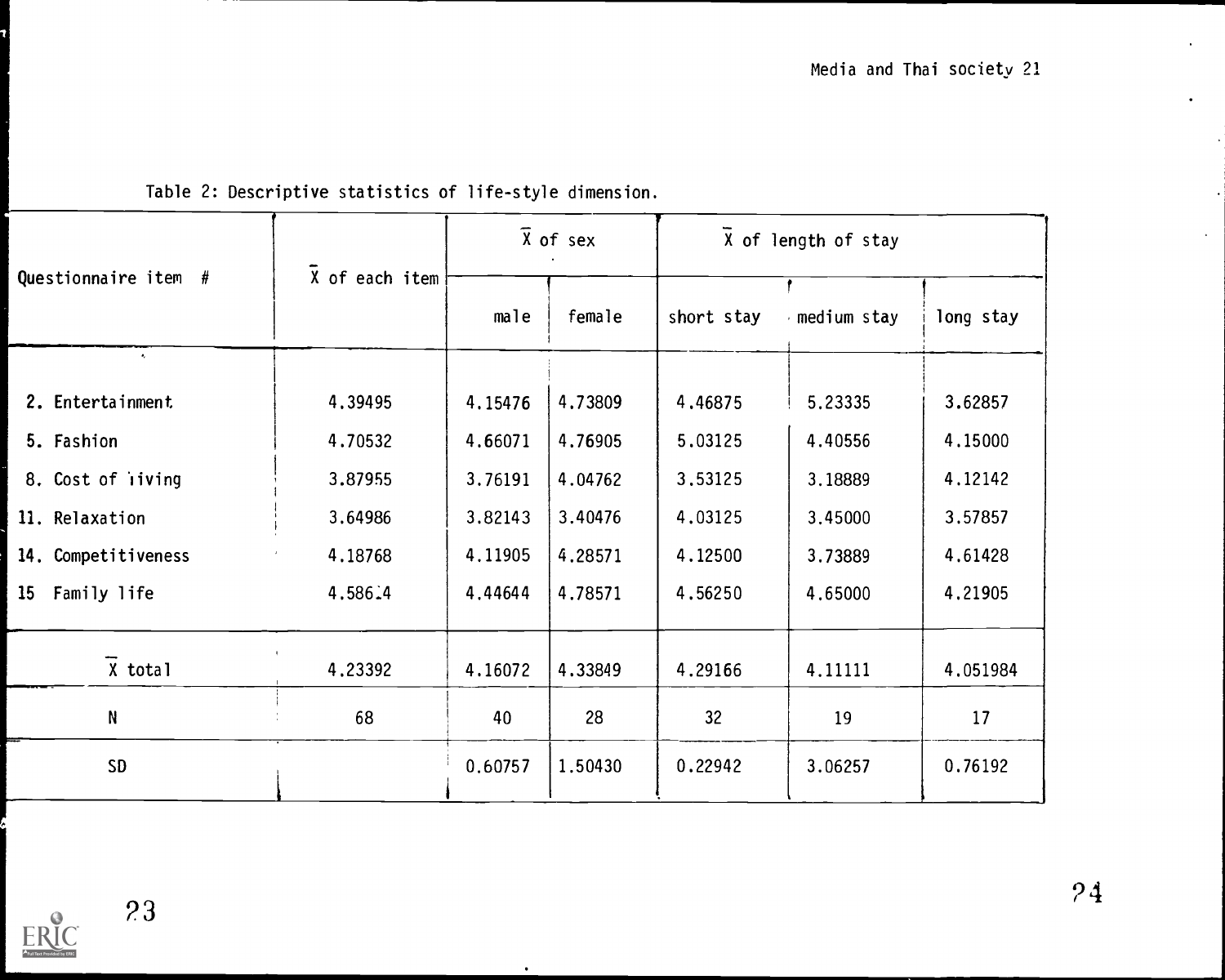$\mathbf{q}_i$ 

 $\bullet$ 

|                         |                         | X of sex |         | $X$ of length of stay |             |           |  |  |  |
|-------------------------|-------------------------|----------|---------|-----------------------|-------------|-----------|--|--|--|
| Questionnaire item #    | $X$ of each item $\tau$ | male     | female  | short stay            | medium stay | long stay |  |  |  |
| 1. Crime & violence     | 4.03992                 | 3.85119  | 4.30924 | 4.25000               | 4.07222     | 3.93571   |  |  |  |
| 4. Child deliquency     | 4.38679                 | 4.10119  | 4.79481 | 4.43751               | 4.61667     | 4.14286   |  |  |  |
| 7. Drug & alcohol abuse | 4.08053                 | 3.88691  | 4.35714 | 3.65633               | 4.27778     | 3.93571-  |  |  |  |
| 10. Pornography         | 4.43697                 | 4.05952  | 4.97619 | 4.37500               | 4.63889     | 4.14214   |  |  |  |
| 13. Homosexuality       | 4.11706                 | 3.91167  | 4.47619 | 3.81250               | 4.37778     | 3.86428   |  |  |  |
| $\bar{X}$ total         | 4.21826                 | 3.30257  | 4.58278 | 4.10625               | 4.39667     | 4.00200   |  |  |  |
| N                       | 68                      | 40       | 28      | 32 <sup>°</sup>       | 19          | Å,<br>17  |  |  |  |
| <b>SD</b>               |                         | 2.23026  | 0.33667 | 0.12590               | 0.18243     | 1.64319   |  |  |  |

# Table 3: Descriptive statistics of social problem dimension.

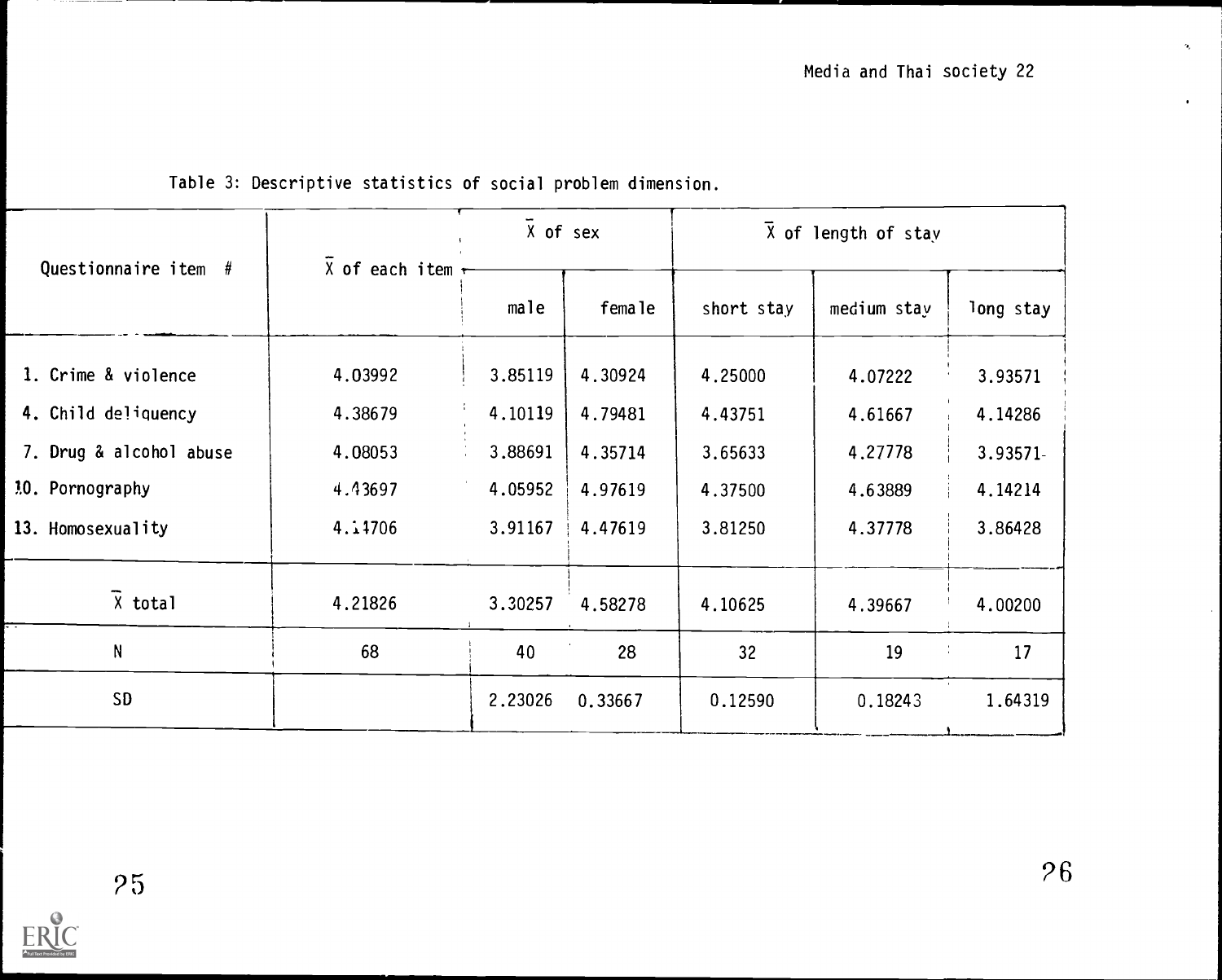|                             |                 |         | $\bar{X}$ of sex | X of length of stay |             |           |  |  |
|-----------------------------|-----------------|---------|------------------|---------------------|-------------|-----------|--|--|
| Questionnaire tem $#$       | X of each item; | male    | female           | short stay          | medium stay | long stay |  |  |
| 3. Value conflict           | 4.37395         | 4.03571 | 4.85714          | 4.03125             | 4.55556     | 4.56429   |  |  |
| 6. Friendliness             | 2.77871         | 3.02381 | 2.42857          | 2.78125             | 2.57778     | 3.07856   |  |  |
| 9. Retain traditional value | 3,00630         | 3.49404 | 2.30952          | 2.87500             | 2.76667     | 4.04286   |  |  |
| 12. Material possession     | 4.41157         | 4,48809 | 4.30952          | 4.28125             | 4.42778     | 4.80000   |  |  |
| X total                     | 3.64338         | 3.76027 | 3.47619          | 3.49219             | 3.58914     | 4.12142   |  |  |
| $\mathsf{N}$                | 68              | 40      | 28               | 32                  | 19          | 17        |  |  |
| <b>SD</b>                   |                 | 1.2.564 | 4.43509          | 0.24094             | 1.95627     | 1.75076   |  |  |

# Table 4: Descriptive statistics of value conflict dimension.

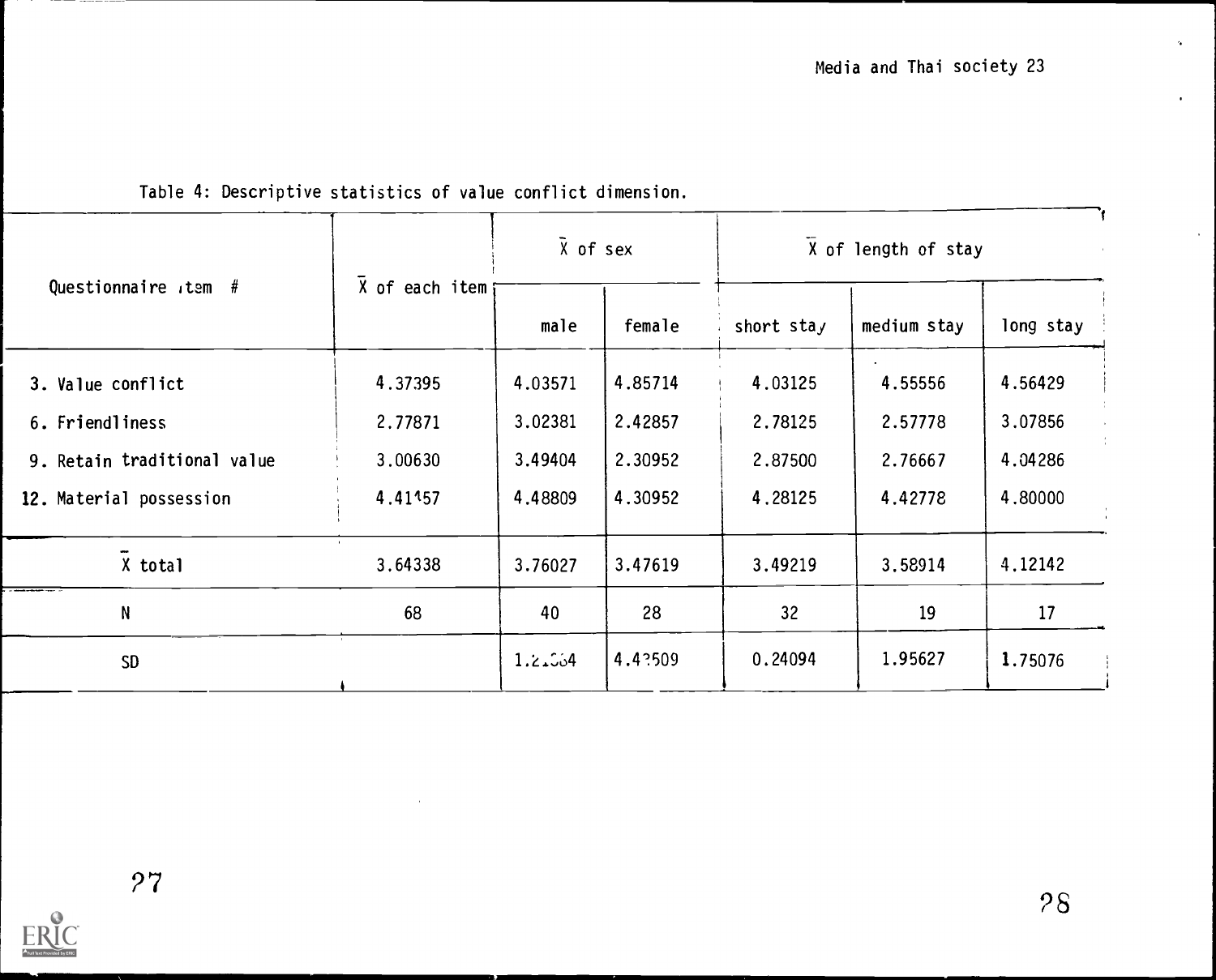| Degree of importance  |                |                | male           |   |                |                |                       | female         |                |                |    |                       | total |    |     |
|-----------------------|----------------|----------------|----------------|---|----------------|----------------|-----------------------|----------------|----------------|----------------|----|-----------------------|-------|----|-----|
| Media types           |                | $\overline{2}$ | 3              | 4 | 5              |                | $\mathbf{2}^{\prime}$ | 3              | 4              | 5              |    | $\mathbf{2}^{\prime}$ | 3     | 4  | 5   |
| Radio                 | $\overline{2}$ | 5              | 8              | 9 | 14             | 2 <sup>2</sup> |                       | $4\quad 10$    | 5 <sub>5</sub> | 8              | 4  | 9                     | 18    | 14 | -22 |
| TV                    | 22             | 6.             | 4              | 5 | 0              | 13             | 4                     |                | $\overline{2}$ | 1              | 35 | 10 <sub>1</sub>       | 11    |    |     |
| Film                  | 4              | <b>15</b>      | 9              | 5 | $\overline{3}$ | 5 <sub>1</sub> | -9                    | 3              | 10             | $\overline{c}$ | 9  | $2 -$                 | 12    | 15 | 5   |
| Newspaper & Magazines | 3              | 6              | $\overline{7}$ | 9 | 11             | 4              | 6                     | 5 <sub>1</sub> | 9              | 4              | 7  | 12 <sup>2</sup>       | 12    | 18 | 15  |
| <b>VDO</b>            | 8              | 4              | 9              | 8 | 10             | $\mathbf{2}$   | 5 <sup>5</sup>        | 4              | 3              | 13             | 10 | 9                     | 13    | 11 | 23  |

Table 5: Rank ordering of U.S. media influence on Thai society

 $(1 = most influence, and 5 = least influence)$ 

Table 6: Rank ordering of U.S. media influence on the respondents

 $(1 = most influence, and 5 = least influence)$ 

| Degree of importance ~~~~~~~~ |                |              | male            |                         |              |             |                | female         |                |                 |              |                | total           |    |    |
|-------------------------------|----------------|--------------|-----------------|-------------------------|--------------|-------------|----------------|----------------|----------------|-----------------|--------------|----------------|-----------------|----|----|
| Media types                   | 1              | $\mathbf{2}$ | 3               | 4                       | Ŝ            |             | $\overline{2}$ | 3              | 4              | 5               |              | 2              | 3               | 4  | 5  |
| Radio                         |                | 4            | 10              | -9                      | 15           | $\mathbf 0$ |                | $2\quad10$     | 6 <sup>1</sup> | 10 <sup>°</sup> | $\mathbf{1}$ | 6 <sup>1</sup> | 20              | 15 | 25 |
| TV.                           | 121            |              | 5               | $\overline{\mathbf{3}}$ | $\mathbf{3}$ | 15          | 6 <sup>1</sup> | 4              | $\overline{2}$ | $\mathbf 1$     | 36           | 13             | 9               | 5  | 4  |
| Film                          | 5              | 11           | 12 <sup>°</sup> | 11                      | $\bf{0}$     |             | $3\quad 6$     | 8              | 8              | $\mathbf{3}$    | 8            | 17             | 20              | 19 | 3  |
| Newspaper & Magazines         | 6 <sup>1</sup> | 10           | 4               | 14                      | 4            |             | $5\quad 10$    | 5 <sub>1</sub> | $\overline{7}$ | $\overline{c}$  | 11           | 20             | 9               | 21 | 6  |
| VDO                           | 7              | 5            |                 | 7 3 17                  |              | 4           | $\overline{4}$ | $\mathbf{3}$   | 5 <sub>1</sub> | 12              | 11           | 9              | 10 <sup>°</sup> | 8  | 29 |

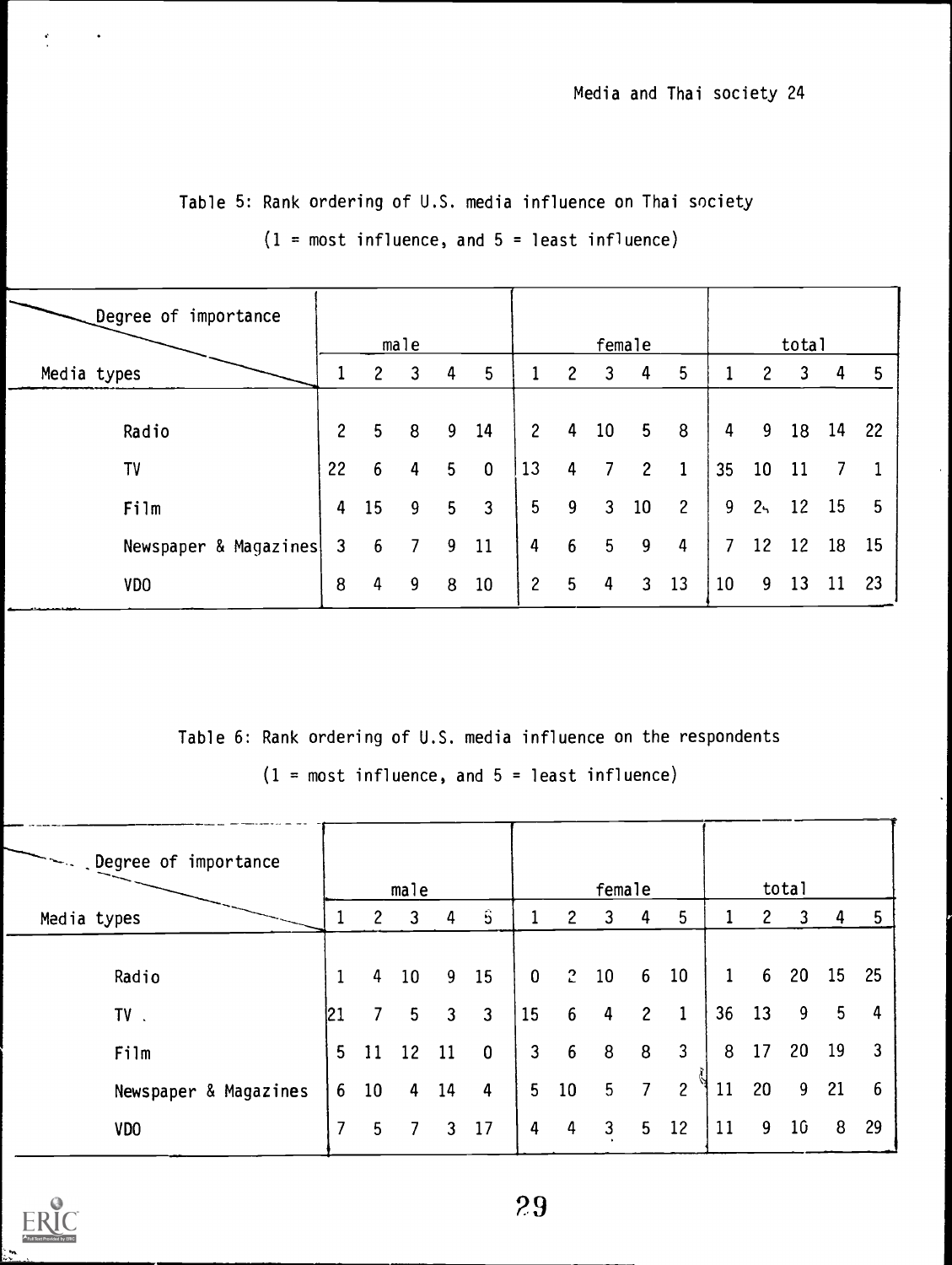#### REFERENCES

Anderson, B. R., & Mendiones, R. (Eds.). (1985). In the mirror: Literature and politics in Siam in the American era . Bangkok: Suk Foongsawang.

Blanchard, W. (1958). Thailand: Its people its society its culture . New Haven: Human Relations Area File, Inc.

Burr, A. (1978). Merit-making and ritual reciprocity: Tambiah's theory examine. Journal of the Siam Society , 66 , 102-108.

Busch, N. F. (1964). Thailand: An introduction to modern Siam

(2nd ed.). Princeton: D Van Nostrand Company, Inc.

- Carpio, R. C. (1985). Drama and social change. Asian Culture Quarterly , 13 (3), 1-13.
- Chu, L. L. (1983). International news flow: An "organizational" understanding. Asian Culture Quarterly ,  $6(1)$ , 62-73.
- Davis, G. (1957). The responsibilities of the broadcaster. Jou<u>rnal</u> of Broadcasting , 1 , 114-123.
- Department of Interior, (19'6, October 14). Sereechai Newspaper , pp. 4, 12.
- Dhiratayakinant, K. (1975). Thailand-profile 1975 . Bangkok: The Voice of the Nation.
- Evers, H. (Ed.). (1969). Loosely structured social system: Thailand in comperative perspective . New Haven: Yale University Southeast Asia Studies.
- Fargen, R. R. (1964). Relationship of communication growth to national political systems in the less development countries. Journalism Quarterly, 41 (1), 87-94.

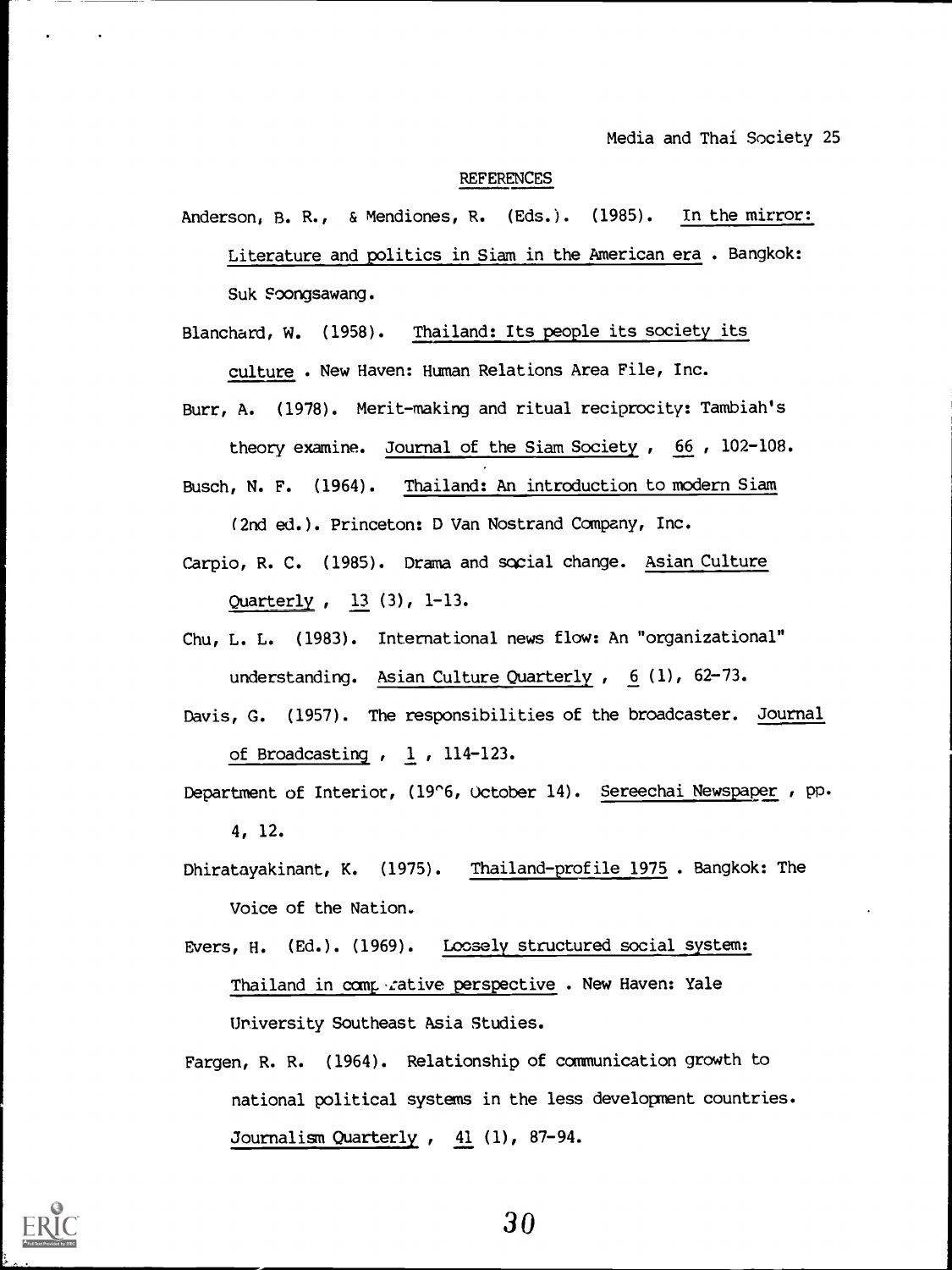Fieg, J. P. (1980). Interact: Guidlines for Thais and North

Americans . Yarmouth: Intercultural Press Inc.

Foreign News Division, Government Public Relations Department, (1985).

Thailand in brief . Bangkok: Rung Silp Printing Co., Ltd.

Hamelink, C. J. (1983). Culture autonomy in global communication: Planning national information policy . New York: Longman.

- Indorf, H. H. (Ed.). (1982). Thai-American relations in contemporary affaires . Singapore: Executive Publications, PTE Ltd.
- Klausner, W., & Klausner, K. (nd). Conflict or communication . (Complied articles on business in Thailand, 1976, 1977, and 1978). Bangkok: Communication Aids Ltd Ptn.
- Kyu-whan, K. (Ed.). (197)). The Asian press . Seoul: Readership Research Center, Institute for Communication Research.
- Lent, J. A. (1984). Film and government of the ASEAN. Asian Culture Quarterly , 12 (4), 37-49.
- Middleton, J. (Ed.). (1980). Approaches to communication planning . Paris: UNESCO.
- Miller, J. W., & Jeradechhakul, W. (1982). Higher education in Thailand: An American-Thai dialogue. International Education, 12 (1), 27-33.
- Moerman, M. (1964). Western culture and the Thai way of life. Asia , 1 , 31-50.
- Morrison, C. E., & Suhrke, A. (1978). Strategies of survival: The foreign policy dilemmas of smaller Asian states . St. Lucia: University of Queenland Press.

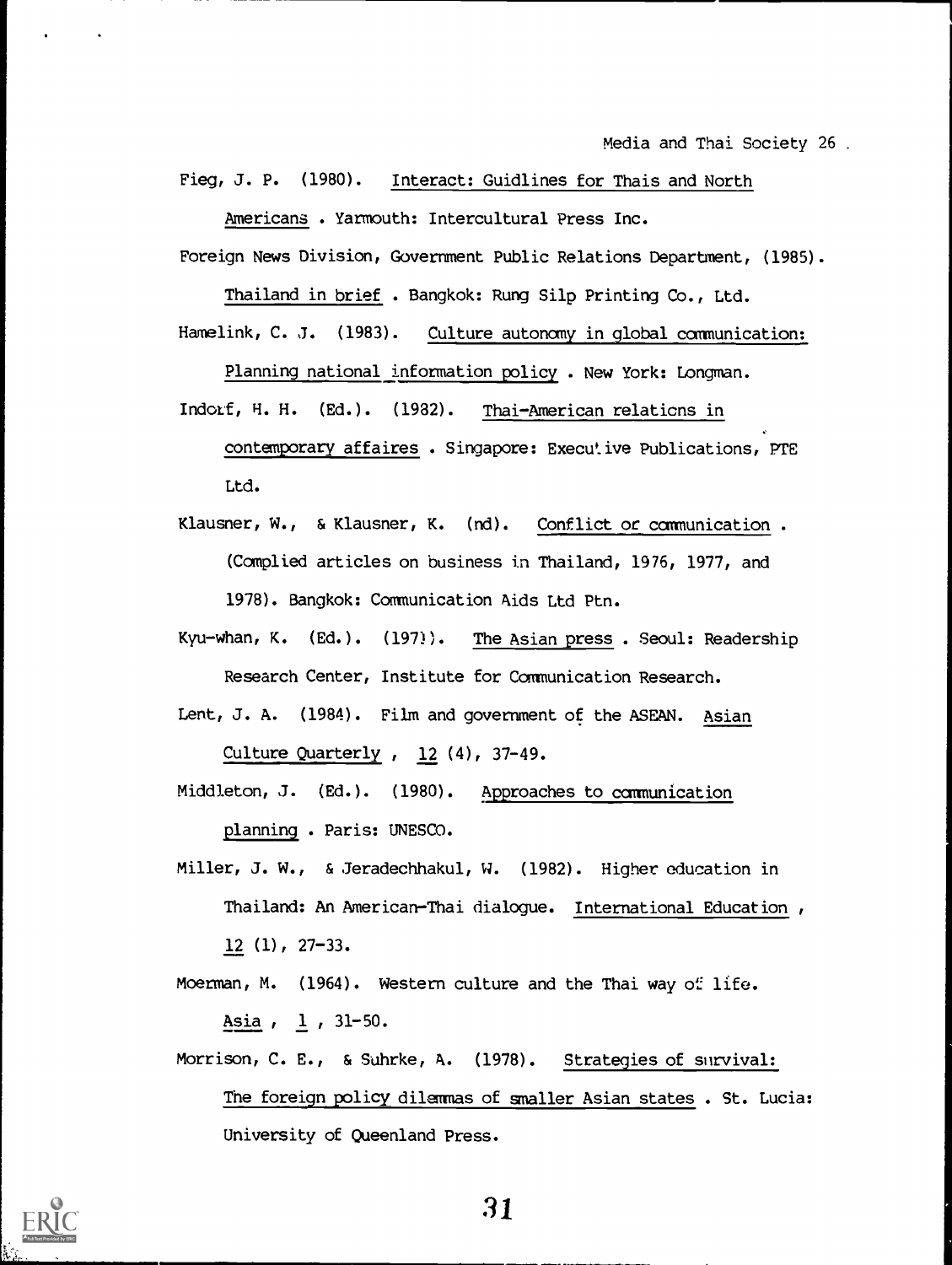Mowlana, H. (1986). Global information and world communication: New frontiers in international relations . New York: Longman.

Mulder, N. (1985). Everyday life in Thailand: An interpretation (2nd ed). Bangkok: Duang Kamol.

Thailand in the 80's . Bangkok: Rung Ruang Ratana Printing.

National Identity Office, Office of the Prime Minister. (1984).

- Oh, J. (1982). An inquiry into dynamics of mass communication media in cultural exchange. Asian Culture Quarterly , 5 (4), 9-14.
- Pruess, J. B. (1976). Merit-seeking in public: Buddhist pilgrimage in northern Thailand. Journal of the Siam Society , 64 , 169-206.
- Quality of life, (1985). World opinion update: A monthly summary a of opinion on issues of international importance , 5 (9), 102-103.
- Ramithanondh, S. (1976). Monks and hierarchy in northern Thailand. Journal of the Siam Society , 64 , 104-150.
- Satawedin, P. (1982). Interrelationship among mass communication media. Asian Culture Quarterly , 5 (3), 27-35.
- Sivaraksa, S. (1980). Siam in crisis. Bangkok: Komol Keemthong Foundation.
- Sternstein, L. (1976). Thailand: The environment of modernisation . Ackland: McGraw-Hill Book Company.
- Swearer, D. K. (1976). The role of the layman extraordinaire in northern buddhism. Journal of the Siam Society , 64 , 151-168.

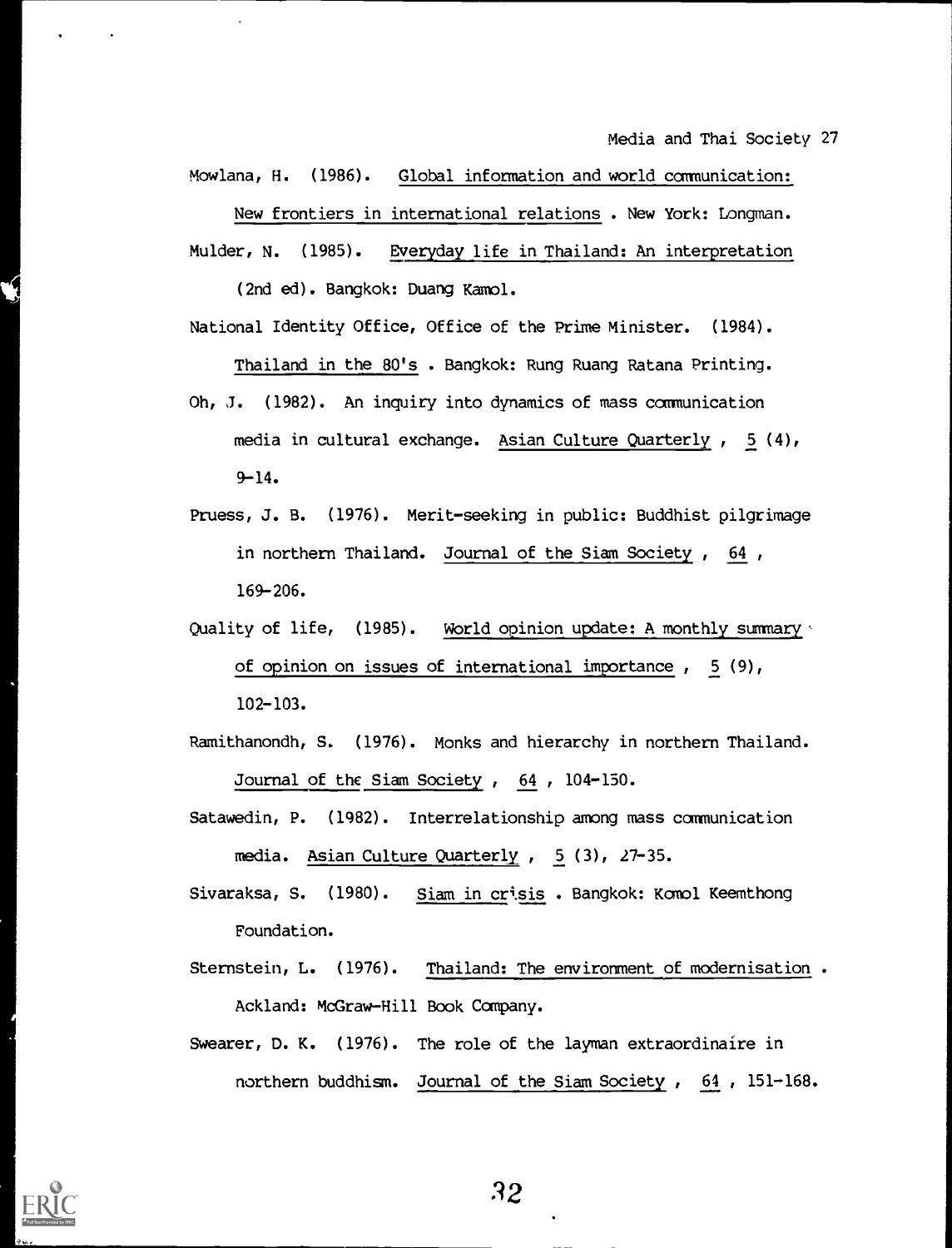UNESCO, (1975). World communication: A 200-country survey of press, radio, television and film . Paris: The Unesco Press. Unwanted pregnancy among Thai students, (1987, August 19). Thairath,

p. 13.

- Virasi, 8. (1981). Thai society in transition. Asian Culture Quarterly , 9 (2), 28-32.
- Wang, G. (1982). Culture exchange through television: Why couldn't we do better ? Asian Culture Quarterly , 5 (4), 36-43.

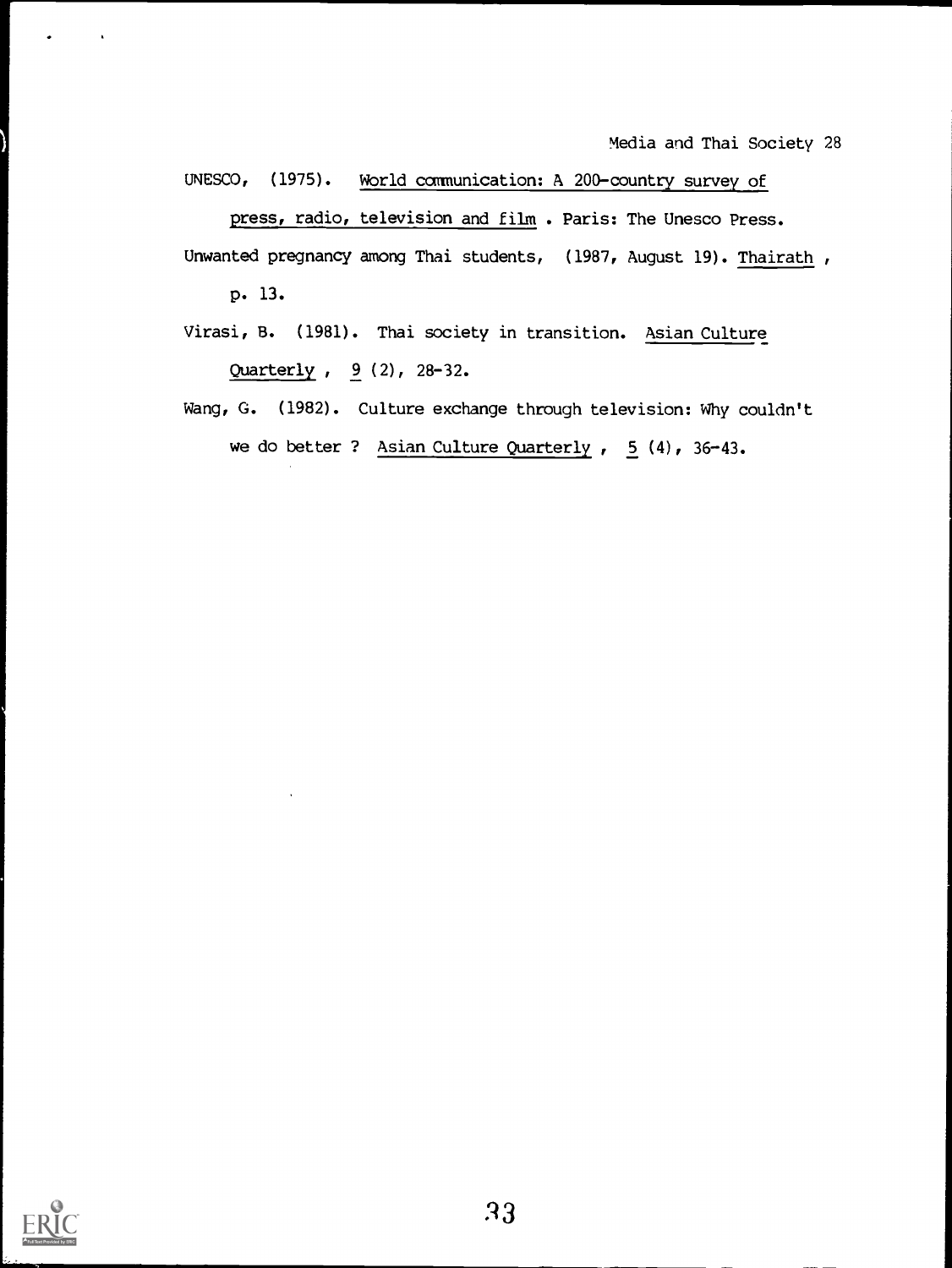Appendix A

 $\overline{a}$ 

 $\ddot{\phantom{0}}$ 



 $\ddot{\phantom{0}}$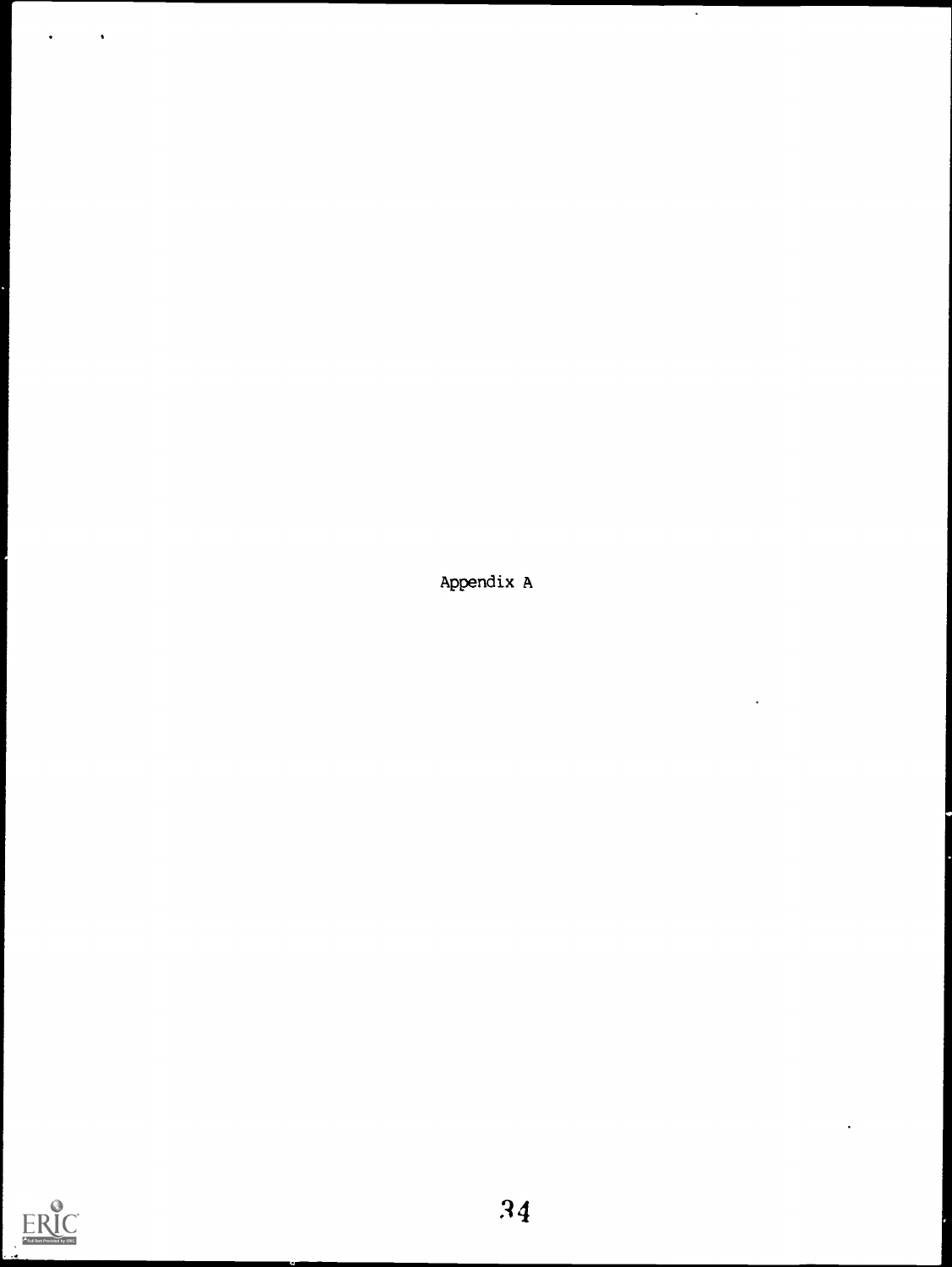# Questionnaire

 $Sex...$ Length of stay in the U.S..............

## Part 1

|    | Direction: Please circle the number that indicates your concern |                |                |                   |                   |                |                |              |  |
|----|-----------------------------------------------------------------|----------------|----------------|-------------------|-------------------|----------------|----------------|--------------|--|
|    | about the results of the use of the U.S. mass media             |                |                |                   |                   |                |                |              |  |
|    | to the Thai society that are listed below:                      |                |                |                   |                   |                |                |              |  |
|    | Strongly agree<br>6<br>$\dot{ }$ =                              | $\overline{3}$ | $\equiv$       | Somewhat disagree |                   |                |                |              |  |
|    | 5<br>Agree<br>$=$                                               | 2 <sup>1</sup> | $\equiv$ .     | Disagree          |                   |                |                |              |  |
|    | $\overline{4}$<br>Some hat agree<br>$=$                         | 1              | $=$            |                   | Strongly disagree |                |                |              |  |
| 1. | Increase of crime and violence.                                 |                | 6              | 5 <sup>1</sup>    | $\overline{4}$    | $\overline{3}$ | $\overline{c}$ | $\mathbf{1}$ |  |
| 2. | Increase the need for entertainment. 6                          |                |                | 5 <sup>1</sup>    | $\overline{4}$    | $\overline{3}$ | $\overline{2}$ | $\mathbf{1}$ |  |
| 3. | Increase conflict between tradition                             |                |                |                   |                   |                |                |              |  |
|    | values and contemporary values                                  |                |                |                   |                   |                |                |              |  |
|    | among people.                                                   |                | 6              | 5                 | $\ddot{+}$        | $\overline{3}$ | $\overline{2}$ | $\mathbf{1}$ |  |
| 4. | Increase of child deliquency.                                   |                | 6              | 5                 | $\overline{4}$    | $\overline{3}$ | $\overline{2}$ | $\mathbf{1}$ |  |
| 5. | Increase of new fashion business.                               |                | 6              | $\overline{5}$    | $\overline{4}$    | $\overline{3}$ | $\overline{2}$ | $\mathbf{1}$ |  |
| 6. | Increase friendliness among people.                             |                | 6              | 5 <sub>1</sub>    | $\overline{4}$    | $\overline{3}$ | $\overline{c}$ | $\mathbf{1}$ |  |
| 7. | Increase of drug and alcohol abuse.                             |                | 6              | 5                 | $\overline{4}$    | $\overline{5}$ | $\overline{2}$ | $\mathbf{1}$ |  |
| 8. | Increase of cost of living.                                     |                | 6              | 5                 | $\overline{4}$    | $\overline{3}$ | $\overline{2}$ | $\mathbf{1}$ |  |
| 9. | Increase of motivation to retain                                |                |                |                   |                   |                |                |              |  |
|    | tradition values.                                               |                | $6\phantom{1}$ | 5                 | $\overline{4}$    | $\overline{3}$ | $\overline{2}$ | $\mathbf{1}$ |  |

10. Increase of pornography. 6 6 5 4 3 2 1 11. Increase of relaxation for people. 6 5 4 3 2 1 12. Increase of dependence on material possessions. 6 5 4 3 2 1



 $\ddot{\phantom{a}}$ 

 $\ddot{\phantom{1}}$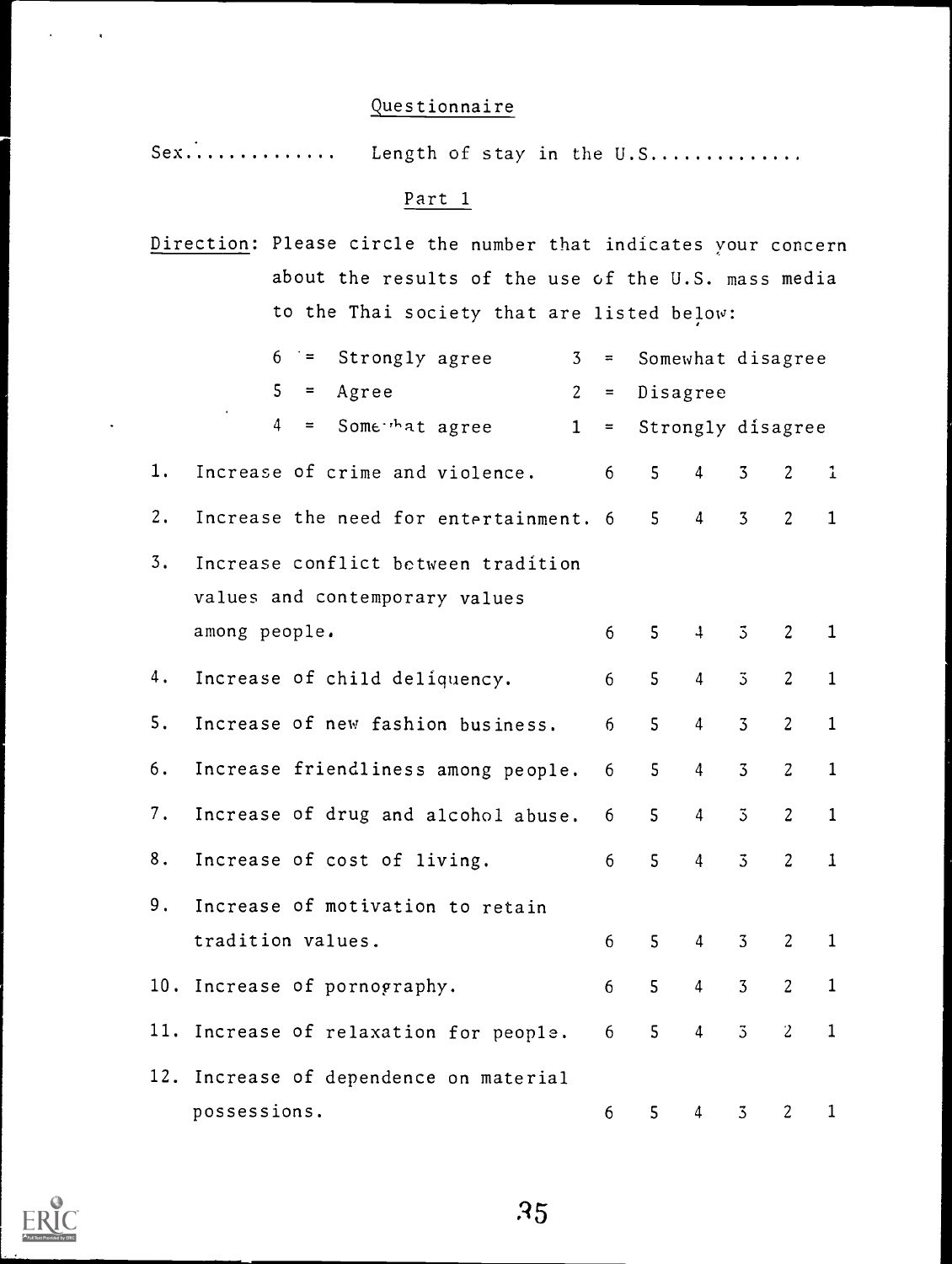|             | 13. Increase of homosexuality.        |             | 6 5 4 3 2 1 |  |  |
|-------------|---------------------------------------|-------------|-------------|--|--|
|             | 14. Increase of competitiveness in    |             |             |  |  |
| life-style. |                                       |             | 6 5 4 3 2 1 |  |  |
|             | 15. Increase of changes in social and |             |             |  |  |
|             | family life toward western style.     | 6 5 4 3 2 1 |             |  |  |

# Part 2

Direction: Please rank each of the following U.S. mass media which appear in Thailand in terms of how much you think they affect Thai society. A rank of 1 means most effect, 2 means second most effect, etc.

> ........... Radio ........ TV ........Film .......... Newspapers and magazines ........VDO

Direction: Please rank each of the following U.S. mass media which appear in Thailand in terms of how much you think they affect you. A rank of 1 means most effect, 2 means second most effect, etc.

> ........... Radio ........ TV ....... Film ........... Newspapers and magazines ....... VDO

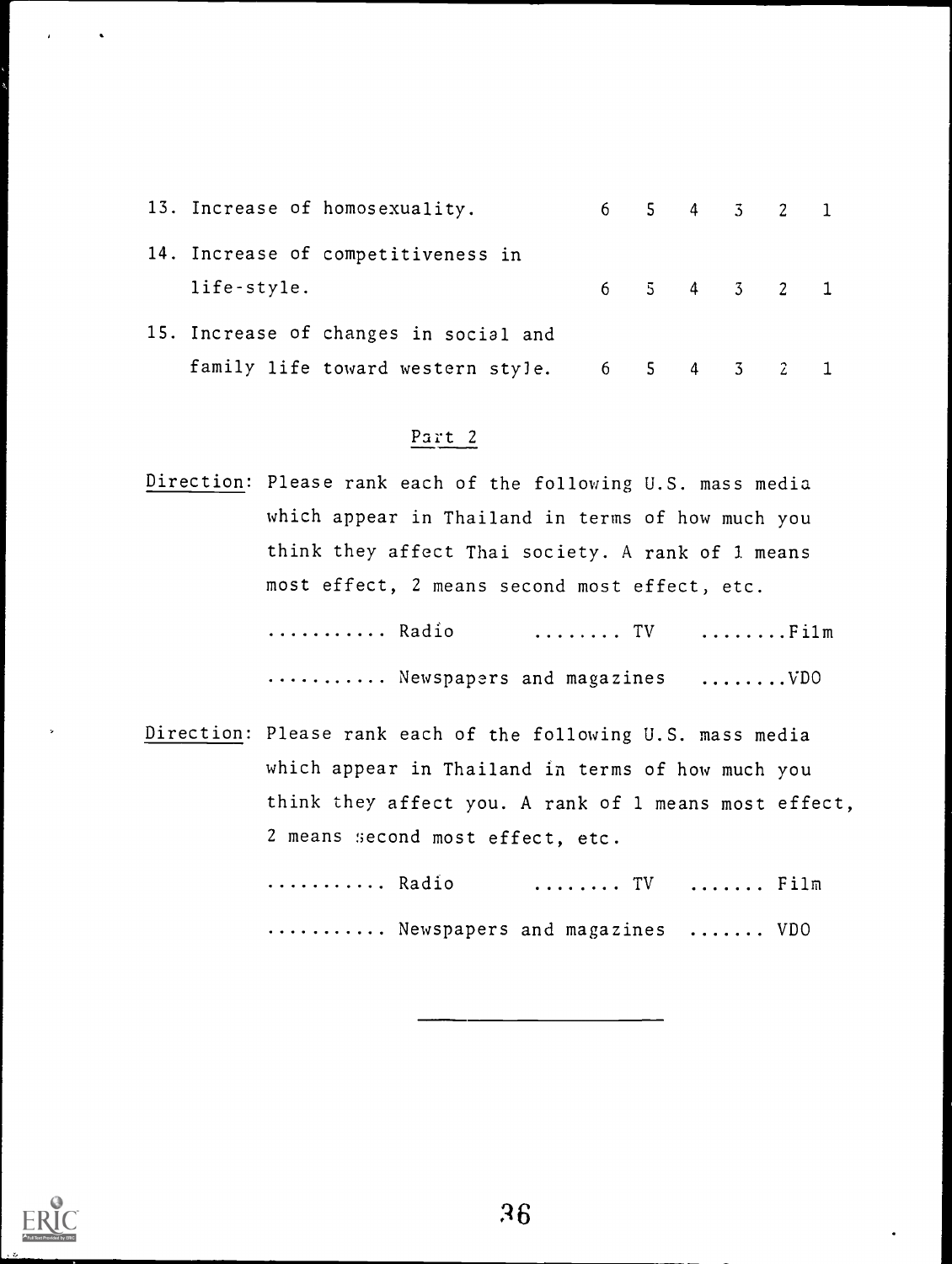Appendix B

 $\hat{\mathbf{r}}$ 

 $\ddot{\phantom{a}}$ 

 $\ddot{\phantom{1}}$ 

 $\hat{\textbf{r}}$ 

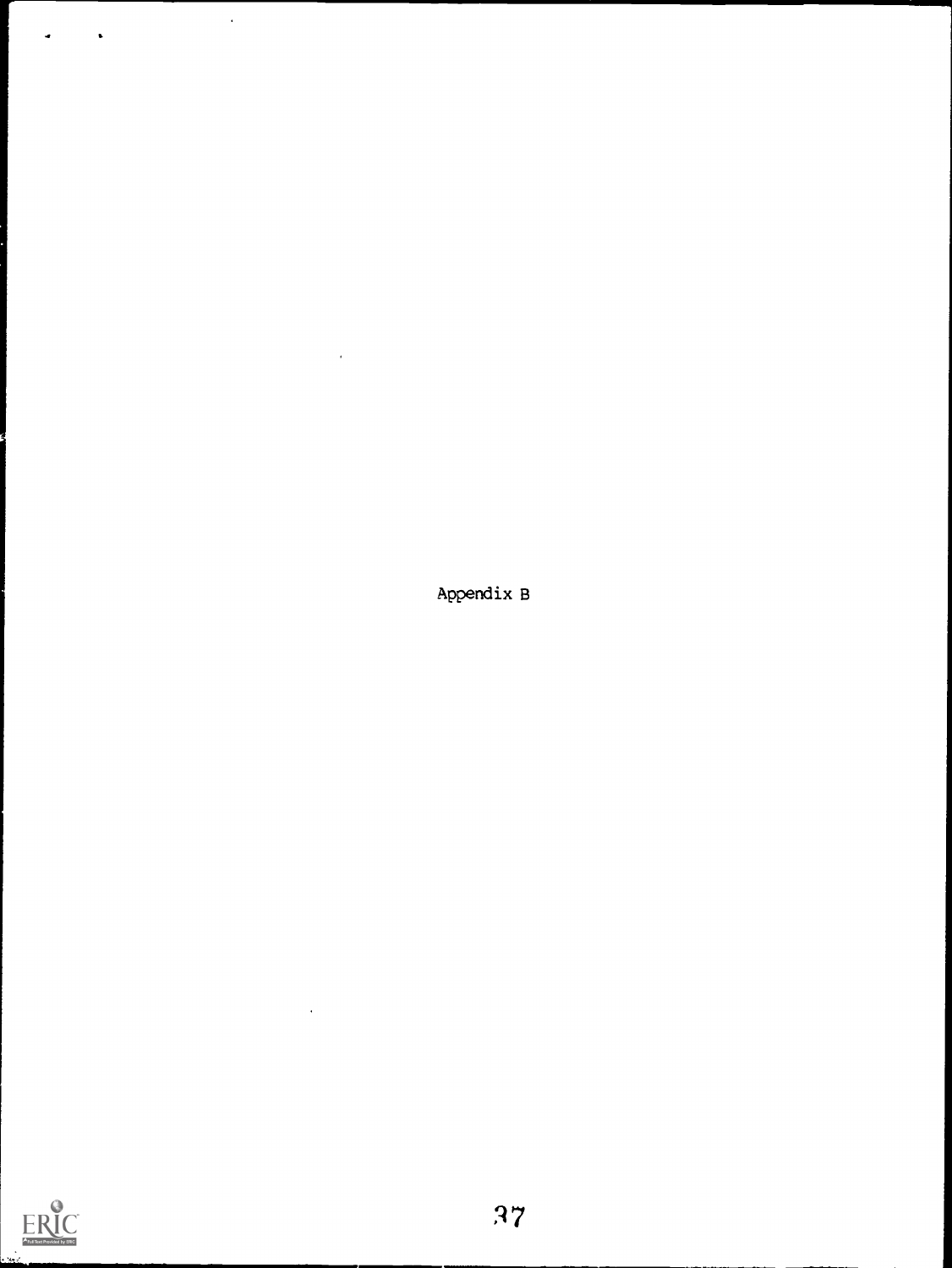| แบบลอบถาม                                                                              |                   |             |                        |                       |                |              |  |
|----------------------------------------------------------------------------------------|-------------------|-------------|------------------------|-----------------------|----------------|--------------|--|
|                                                                                        |                   |             |                        |                       |                |              |  |
| าอนที่ 1                                                                               |                   |             |                        |                       |                |              |  |
| โปรดวงถอมอ้อนาวบาวเลขอัวโด วัวหนึ่งอวนตวามอิวเ ที่นของผ่านว่าผอกระทบ<br><u>กำวันวง</u> |                   |             |                        |                       |                |              |  |
| ในการที่วงการภาพยนต์ วิทยุ โหรทัศน์ และอื่นๆ นำมาจากประเทศสหรัฐอเมริกา                 |                   |             |                        |                       |                |              |  |
| เข้าไปเผยแนวในประเทศไทยมีผลกระหบทอสังคมไทยค้านค่างๆมากน้อยแค่ไหน                       |                   |             |                        |                       |                |              |  |
| $6 = 1$ ห็นกวยอย่างมาก $3 = 2$ กอนข้างจะไม่เห็นค่าย                                    |                   |             |                        |                       |                |              |  |
| $5 = 1$ $\frac{2}{3}$                                                                  |                   |             | 2 = ไม่เห็นถ้วย        |                       |                |              |  |
| $4 = \frac{1}{2}$ 211911921                                                            |                   |             | 1 = ไม่เห็นกายอย่างมาก |                       |                |              |  |
| 1.อาชมากรรมจะเพิ่มมากขึ้น                                                              | $6 \qquad \qquad$ |             | $5 \t 4 \t 5 \t 2$     |                       |                |              |  |
| 2.การบันเห็งและการพักผ่อนใจล้วยการบันเห็ง                                              |                   |             |                        |                       |                |              |  |
| จะมีความจำเป็นเป็นขึ้น                                                                 | 6                 | 5           | $\overline{4}$         | $\overline{3}$        | $\overline{c}$ |              |  |
| 3.ความขัดแย้งระหว่างกลุ้มอนุรักษ์วัฒนธรรมไทย                                           |                   |             |                        |                       |                |              |  |
| ่ กับกลุ่มนิยมวัฒ¤รรมตะวันกกจะเพิ่มขึ้น                                                | 6                 | 5           | $\overline{4}$         | $\overline{3}$        | $\sim$ 2       | 1            |  |
| 4 - มีนิทาเ ยาวชนจะ เพิ่มมากขึ้น                                                       | 6                 | 5           |                        | $4$ 3 2               |                | $\mathbf{1}$ |  |
| 5. ธุรกิจจ้านแฟชั่นสมัยใหม่จะเพิ่มขึ้น                                                 | 6                 | $5^{\circ}$ |                        | $4 \times 3 \times 2$ |                | $\mathbf{1}$ |  |
| 6. กนไทยจะมีความเ∃็นมิตรค่อกันมากขึ้น                                                  | $\epsilon$        | 5           | $4\overline{4}$        |                       | $3^2$          | $\mathbf{1}$ |  |
| 7 - ปั๊ปหาสุราและยาเ สมคิดจะเพิ่มขึ้น                                                  | 6                 | 5           | $\overline{4}$         | $\overline{3}$        | $\mathbf{c}$   | 1            |  |
| 8. คาครองชี้มวะถูงขึ้น                                                                 | 6                 | $5^{\circ}$ |                        | $4 \quad 3$           | $\overline{2}$ | $\mathbf{1}$ |  |
| 9.จะมีการกระตุ้นให้กนไทยพันมาอนุรักษ์                                                  |                   |             |                        |                       |                |              |  |
| คานิยมไทยมากขึ้น                                                                       | 6                 | 5           | 4                      | $\overline{2}$        | $\mathbf{2}$   |              |  |
| 10.หนังสือโ ปีและภาพวนาวารจะ เพิ่มมากขึ้น                                              | 6                 | 5           | 4                      | $\overline{3}$        | $\overline{c}$ | 1            |  |
| า 1 . จะช่วยให้คนไทยมีการพักผ่อนจิตใจดีขั้น                                            | 6                 | 5           | 4                      | $\overline{3}$        | $\overline{c}$ | 1            |  |
| 12.จะทำให้คนไทยชั้นอยู่กับวัคธุนิยมมากชื้น                                             | 6                 | 5           | 4                      | $\overline{3}$        | $\overline{c}$ |              |  |
| 13.นั\หาลักเพศจะเพิ่มมากขึ้น                                                           | 6                 | 5           | 4                      | $\overline{3}$        | $\mathbf{c}$   | 1            |  |
| 14.ซึวิกประจำวันของคนไทยจะมีการแข่งขันมากขึ้น                                          | 6                 | 5           | $\overline{4}$         | $\overline{3}$        | $\overline{c}$ |              |  |
| 15. วีวิทในครอบครัวไทยจะมีแนวโนมทาม                                                    |                   |             |                        |                       |                |              |  |
| ่ ประเทศตะว <i>ั</i> นตก                                                               | 6                 | 5           | 4                      | $\overline{3}$        | $\overline{c}$ | 1            |  |

 $\ddot{\phantom{1}}$ 

 $\overline{\phantom{a}}$ 

 $\bullet$